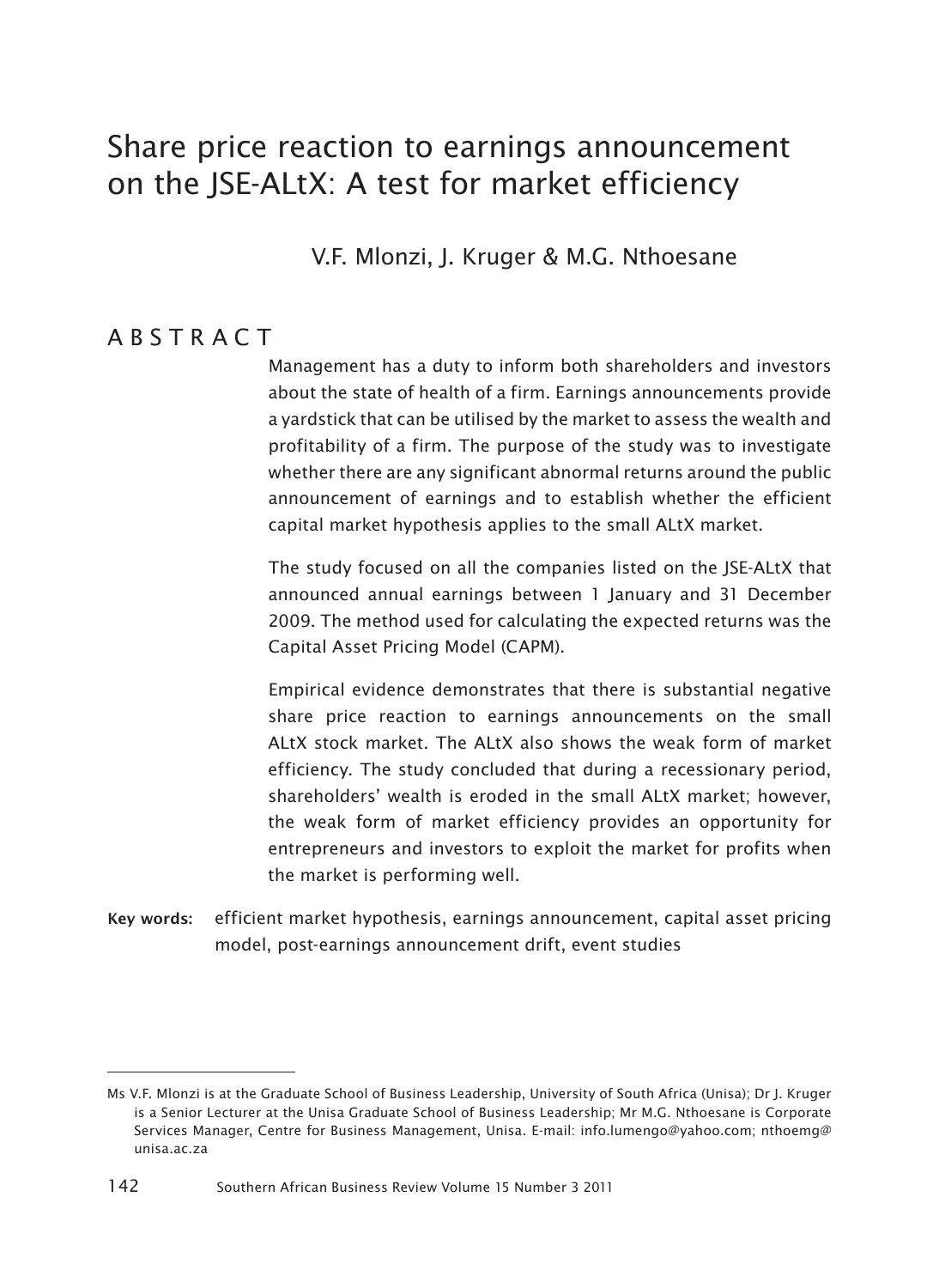## Introduction

Efficient Market Hypothesis theory has stimulated a new dimension of studies in behavioural finance in the last three decades. More importantly, it has emerged as the "cornerstone of modern-day finance theory, dominating the mainstream of finance research" (Hussin, Ahmed & Ying 2010: 36). Fama, Fisher, Jensen and Roll (1969) argued that there are three forms of market efficiency, namely, the weak form, the semi-strong form and the strong form. Accordingly, many empirical studies have been conducted to test the validity of the market efficiency concept. One of the ways of testing this concept has been the observation of stock market reaction to corporate announcements.

Capital markets react to various corporate announcements, and one such significant announcement is the earnings announcement. In an efficient market, if the announcement conveys vital information, then it is assumed that such information will be reflected by stock price movements (Hussin et al. 2010) as soon as the information is publicly released to the market. Earnings, per se, are an interesting phenomenon to observe, because they carry inside information about the company's future prospects (Aharony & Swary 1980). The literature argues that earnings announcements are one of the important signalling devices used by managers to transmit information to the public about the firm's future prospects (Lonie, Abeyratna, Power & Sinclair 1996). Earnings announcements are thus one of the critical components of testing market efficiency. Management further uses earnings information to inform both shareholders and investors about the state of health of a firm. In other words, earnings announcements provide a yardstick that can be utilised by the market to assess the wealth and profitability of a firm. If the market is efficient, then any new information released is instantaneously reflected in the share price. Therefore, as earnings are publicly announced, the share price should immediately reflect this announcement and therefore deny investors any above-average risk-adjusted profits.

Interestingly, many studies have been conducted on the effect of earnings announcements on market reactions, but the findings are contradictory. For example, Cready and Gurun (2010) found that lower earnings results exhibit positive cumulative average abnormal returns (CAAR) and move market values higher. (Ball and Shivakumar (2008) report that earnings announcements provide a modest but not overwhelming amount of information in relation to the market, while Hussin et al. (2010) found that lower earnings lead to negative market reaction. Furthermore, these studies are silent on the state of the business cycle when the studies were conducted. This article is based on research conducted during a recession. During a recessionary period of the business cycle, business and economic activity are usually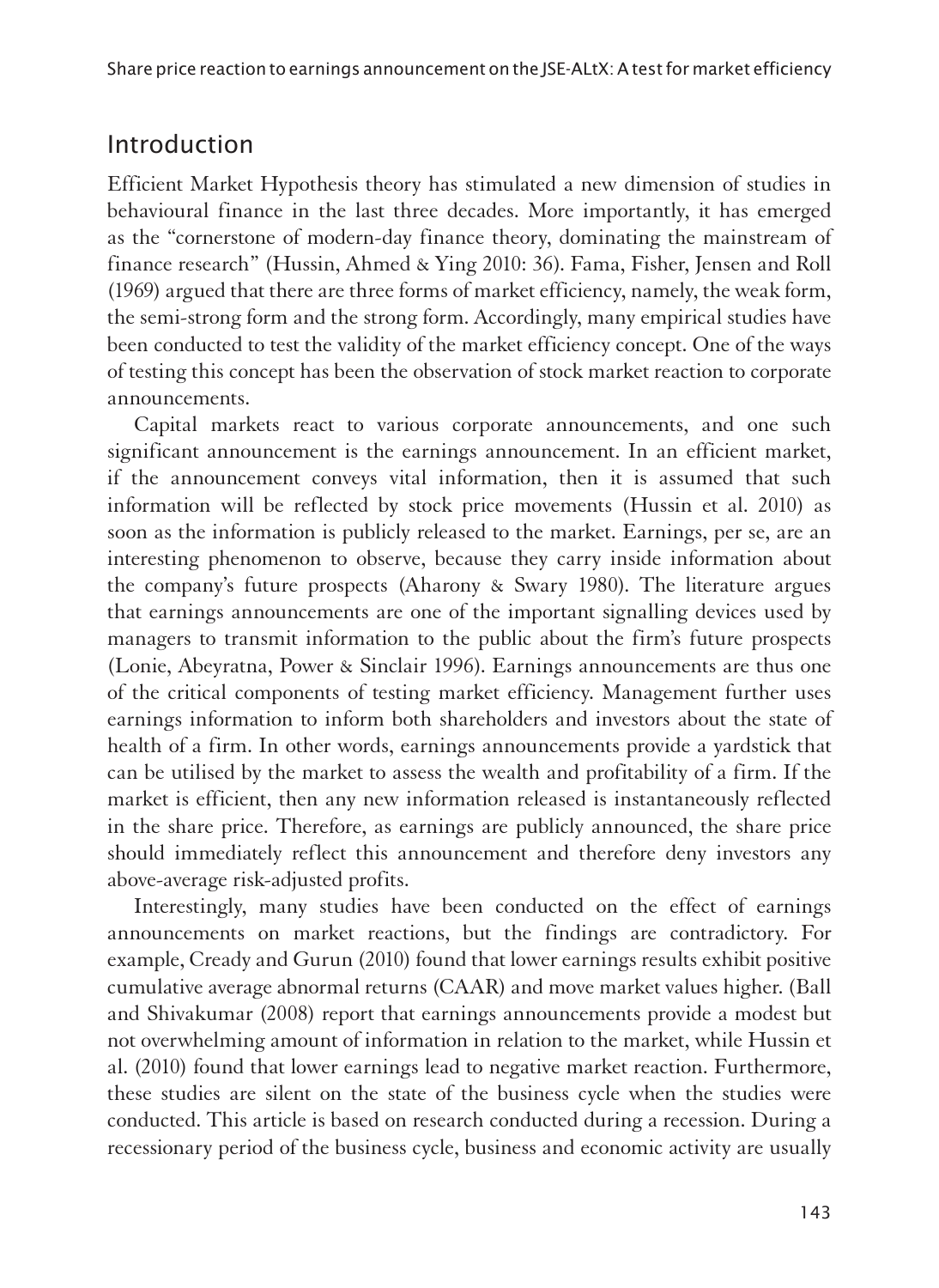low (Johnson 1999), hence it is felt that it will be important to assess the information nature of earnings announcements by observing the share price movement around the public announcement of earnings.

The aim of this study was to investigate the behaviour of investors during tough economic times by observing the share price movement on the JSE ALtX on earnings announcements. This research was further intended to establish the information content of earnings announcements during a recessionary period of the business cycle and to shed light on the efficiency of the small JSE ALTX market exchange.

### Earnings announcements

1Company earnings have been the subject of research for decades, and different angles have been explored to define the importance of company earnings. Aharony and Swary (1980) argue that company managers use earnings as a signalling tool to convey information about the prospects of a company, and they also argue that like dividends, if earnings convey useful information, this will be reflected in stock price changes immediately following a public announcement. Black (1980) adds to this by highlighting that users of financial statements expect earnings to be a measure of value, rather than a change in value.

Earnings provide critical information to shareholders as far as the company's past performance is concerned, and are also used extensively in forecasting future performance and valuations of equity. The primary role of reported earnings is to provide some predictive information about future earnings, and this information should at least be useful for both present and potential investors in making rational investment decisions regarding the company. For this reason, Barker and Imam (2008) highlight that a company exhibiting high earnings is viewed more favourably by users of financial statements (including investors) than a company with low earnings. Earnings also display management's competitiveness in profitably running a company and the ability to deliver value to shareholders. Hence, a reaction to earnings announcements is regarded as an interesting subject for analysis.

A study by Dey and Radhakrishna (2008) of earnings announcements concludes that institutional investors do not earn excess returns from trading before or after the announcements. To the contrary, the authors found that individual investors do earn significantly weak positive excess returns just hours after the announcements, but they also suffer significantly negative excess returns on the day after the announcement. Louhichi (2008) provides evidence showing that intraday analysis of earnings announcements is more precise than the daily studies. The author contends that price reaction to earnings disclosures begins very quickly, therefore supporting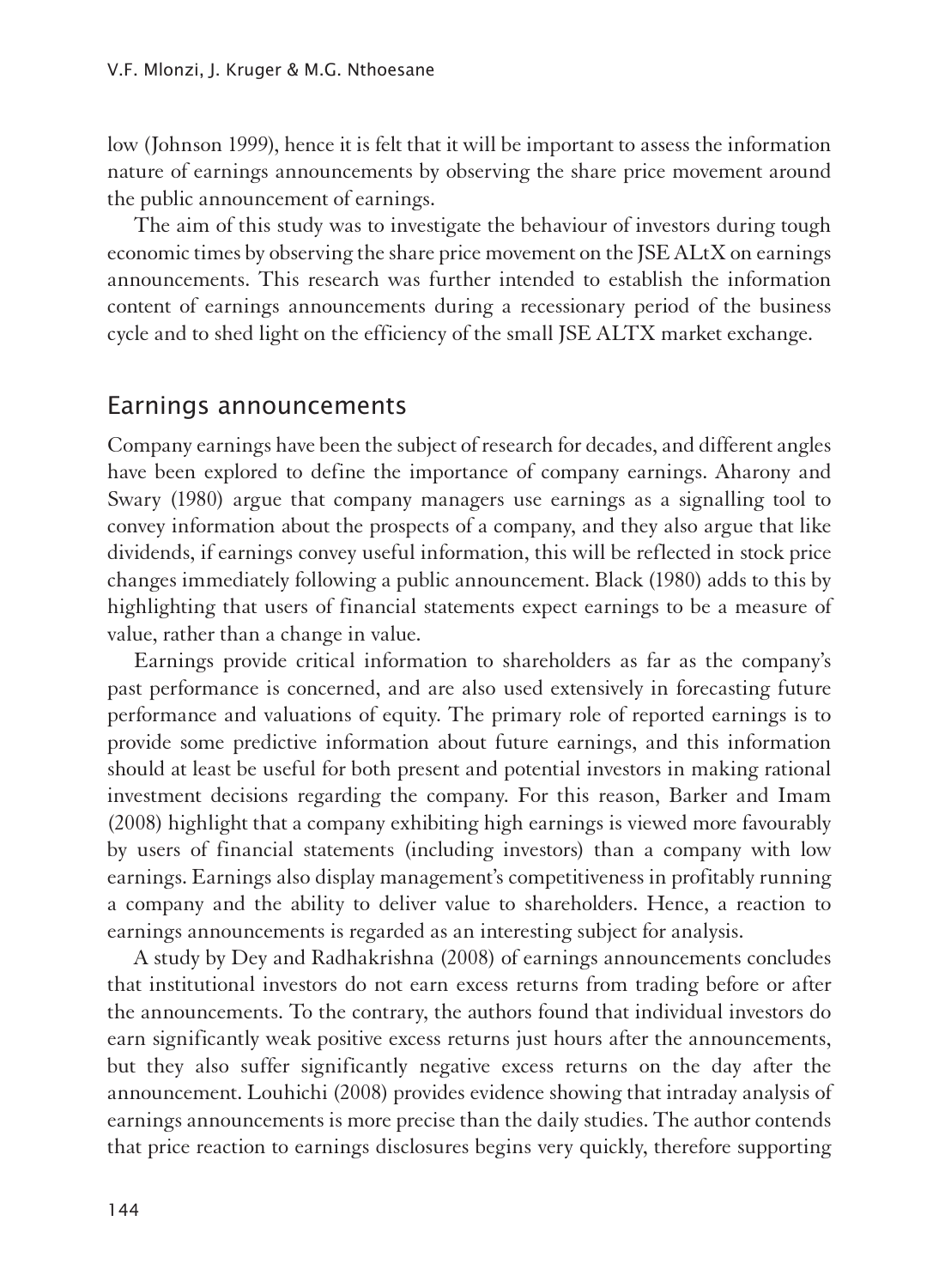intraday analysis rather than daily analysis. Accordingly, Bernard and Thomas (1989) support the concept of intraday analysis by highlighting that new information exerts its full influence on the stock price within an hour after announcements. These studies argue that useful earnings information happens within hours, suggesting that daily returns, as opposed to intraday returns, miss out on the usefulness of earnings information.

Other researchers have also found abnormal stock returns after the announcement of quarterly earnings (Kiger 1972; Foster, Olsen & Shevlin 1984; Chatuverdi 2000). Mendenhall (1991) found that stock price reaction to semi-annual earnings announcements yielded abnormal returns during both the pre-announcement and post-announcement dates, but Das, Pattanayak and Pathak (2008) found no evidence of significant abnormal returns around quarterly earnings announcements. Furthermore, the latter highlight that it could not be established that the share price drifts positively in the case of good announcements or negatively in the case of bad announcements, meaning that these announcements carry little information value for investors. Christensen, Smith and Stuerke (2004) present an unusual finding in that, contrary to finance theory that hypothesises that small capitalisation shares yield increased returns, they found that in the insurance industry, quarterly earnings of larger firms and firms with larger analyst following are generally more informative and that there is a more positive association between market reaction and earnings announcements.

Lev (1989) argues that there is only a weak correlation between stock markets and earnings announcements; he claims that less than 10% of market returns around annual earnings announcements can be explained by the information release. Bhana (1995/96) postulates that an asymmetry of response behaviour exists with respect to positive and negative earnings announcements. The author argues that unfavourable announcements attract more attention in the market.

# Post-earnings announcement drift

1Post-earnings announcement drift (PEAD) is defined by Ball and Brown (1968), Chordia and Shivakumar (2005), Chordia, Goyal, Sadka, Sadka and Shivakumar (2009), and Livnat and Mendenhall (2006) as the tendency for a stock's cumulative returns to drift in the direction of a recent earnings surprise for several weeks following an earnings announcement. This concept, which is also referred to as standardised unexpected earnings (SUE), means that, after a firm announces earnings that exceed (or fall short of) a proxy for the market's expectation of earnings, subsequent abnormal returns tend to be higher (or lower) than normal for several weeks or even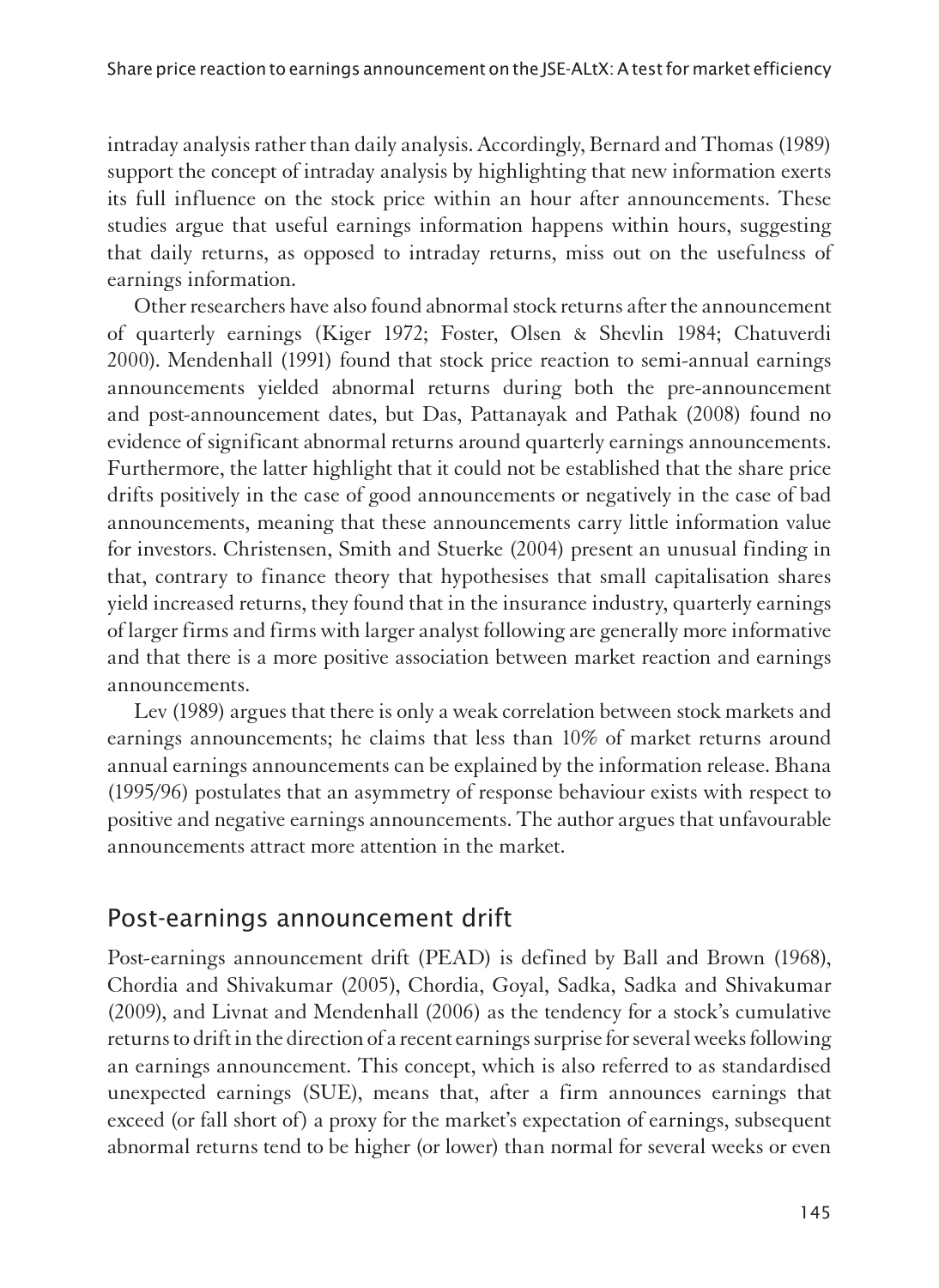months (Livnat & Mendenhall 2006). These authors also conclude that the drift is significantly larger when using the analysts' forecasts, and that those investors who view the drift as a violation of market efficiency and hope to exploit it should also use the earnings surprise signal, or combination of signals, that maximises the drift.

Chordia and Shivakumar (2005) hypothesise that part of the drift anomaly is attributable to the inflation illusion (in other words, that firms with positive earnings sensitivities to inflation tend to be undervalued, and vice versa). They argue that investors do not account for the impact of inflation on future earnings growth and do not fully incorporate all macroeconomic-related earnings expectations into price, which could explain the persistence of PEAD.

Chordia et al. (2009) posit that PEAD is prevalent mainly in stocks that are relatively illiquid. Liquidity generally reflects the ability to buy and sell sufficient quantities at low trading costs and without having a significant impact on the market price. The findings conclude that transaction costs will otherwise erode most or all of the gains from trading on annual earnings strategy. This lack of profitability suggests that the "violations of efficiency market hypothesis arising from earnings momentum are not so egregious" (Chordia et al. 2009).

### Earnings announcements around the world

1Earnings studies in France by Gajewski and Quéré (2001) found that there is a significant market reaction to both half-year and annual earnings announcements. The authors also conclude that the reaction to annual earnings is stronger than the reaction observed for half-year earnings; however, they argue that the richer information content of annual earnings is not the sole factor explaining the difference, and they allude to the possibility of earnings management. This is in line with the arguments advanced by Putman, Griffin and Kilgore (2008), and Chai and Tung (2002). Gajewski and Quéré (2001) conclude that in France, greater attention and sensitivity are based on annual earnings, and that this disparity is therefore a strong incentive for management to announce bad news strategically in half-year earnings rather than in annual earnings.

Louhichi (2008), conversely, highlight the following regarding intraday trading on the Euronext Paris stock market:

- Investors react positively to good news and negatively to bad announcements.
- Any excess returns upon the announcement of earnings dissipate within 15 minutes.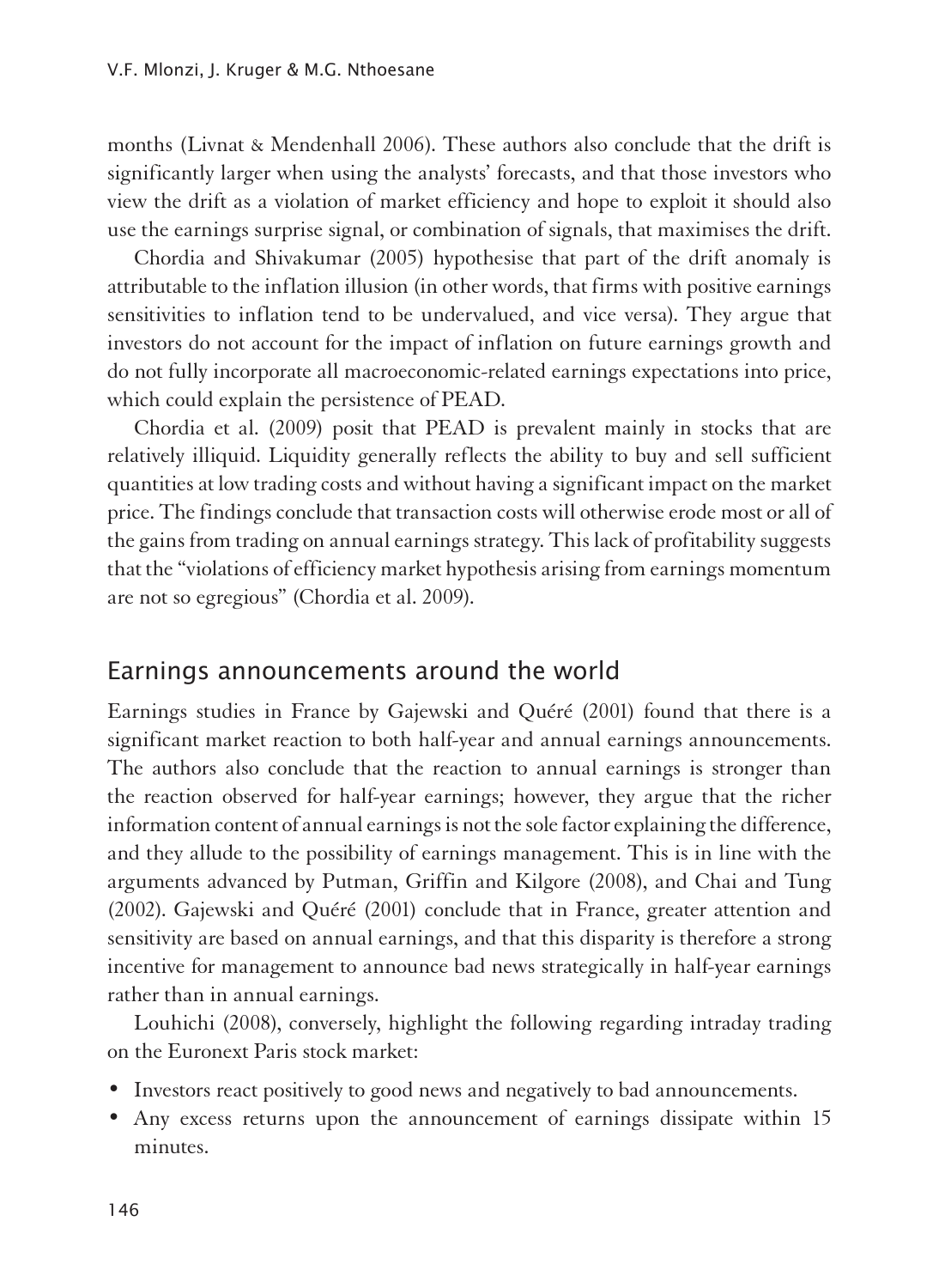- Earnings tend to take longer before converging back to equilibrium following bad announcements, and price reversal takes about 30 minutes following bad announcements.
- Earnings release is accompanied by a rise in volume, which lags the price adjustment back to equilibrium.

Chan, Faff and Ramsay (2005) provide Australian evidence concerning earnings announcements. They focused on the size effect of earnings and found that larger firms respond significantly more positively to earnings than do micro-capitalisation, small and medium-sized firms, and this finding corresponds with that of Christensen et al. (2004). They attribute this positive market response to the fact that larger firms could be releasing additional information following the annual earnings announcement. They further note that investors appear to regard earnings accompanied by dividends to be of higher quality.

Cheon, Christensen and Bamber (2001) in America conducted a study comparing the traditional New York Stock Exchange (NYSE) and over-the-counter NASDAQ. They found that NASDAQ firms' earnings announcements significantly exceed the abnormal returns associated with NYSE firms' earnings announcements and attribute this to:

- Differences between NYSE and NASDAQ firms' pre-disclosure information environment
- Differences between NYSE and NASDAQ firms' expected earnings growth
- Differences in investor sensitivity to growth opportunities in NYSE and NASDAQ firms.

This is in conflict with the Australian finding that larger firms respond significantly more positively (Chan et al. 2005).

Kong and Taghavi (2006) provide a Chinese perspective and indicate that the abnormal returns increase markedly (through an overreaction) four days before the announcement, and decrease (through rectification) four to six days after the announcement. This finding was consistent in both the Shanghai and Shenzhen markets.

In India, Das et al. (2008) conducted a study separating 'good' and 'bad' announcements. The authors found no evidence of significant abnormal returns for either of the groups. The study was also not able to establish that the share price drift was positively affected in the case of good announcements, or negatively affected by bad announcements. However, it should be noted that this study focused only on larger firms: there is conjecture that large firms receive greater attention from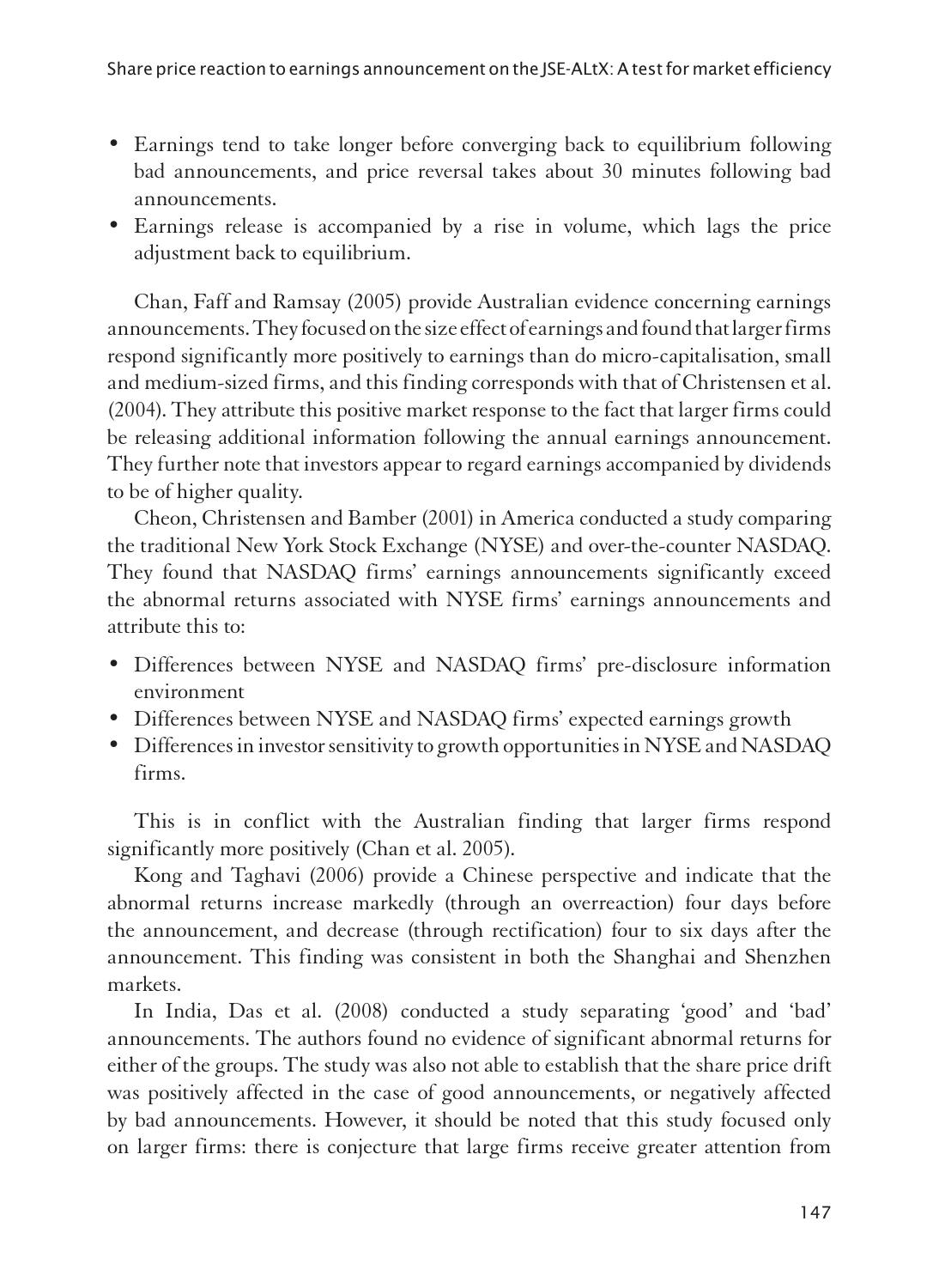market participants and that fundamental information is thus rapidly incorporated into prices, leaving no space for superior returns.

In Greece, Dasilas, Lyroudi & Ginoglou (2008) posit that there is positive market reaction to joint earnings and dividend announcement. However, it should be noted that this result is based on a very small sample of 24 announcements. Due to the small sample size, caution should be exercised with regard to statistical inference. Again, dividends clearly confound the market reaction to earnings announcements.

The British study by Lonie et al. (1996) resembles the Greek study (Dasilas et al. 2008) in the sense that both earnings and dividends announcements were observed; however, the sample was further subdivided into whether earnings and/or dividends increased or declined. It was found that companies with a combination of bad announcements had the largest negative abnormal returns.

Sponholtz (2008), in her study in a small Danish stock market, presented the following evidence related to earnings announcements:

- Abnormal volatility in the days surrounding earnings announcements, which persists several days after the announcement; however, there was no quantification of the duration of this volatility
- Significant positive abnormal returns accompanying the announcements
- The slow adjustment of prices following announcements, indicating market inefficiency in this market.

# Efficient market hypothesis

1Many conflicting results are reported around the globe regarding the concept and theory of efficient capital market hypothesis. Many studies around the world seem to conclude that capital markets follow the weak form of efficient market. These studies include Varamini and Kalash (2008); a Turkish study by Ozdemir (2008); a Bahrain study by Asiri (2008); Sharma (2009); a Hong Kong study by Jarrett (2008); Middle East and African studies by Lim (2009); Gulf Cooperation Countries (GCC) by Abedini (2009); Arab markets by Abdmoulah (2010); Asian markets by Lim, Brooks and Hinich (2008), Lim, Brooks and Kim (2008), and Jarrett and Kyper (2006); a French study by Gajewski and Quéré (2001); an Australian study by Christensen et al. (2004); Chan, Lin & Strong, (2005); an American study by Cheon et al. (2001); a Chinese study by Kong and Taghavi (2006); a Greek study by Dasilas et al. (2008); a UK study by Lonie et al. (1996); a Danish study by Sponholtz (2008); and South African studies by Bhana (1995/96, 2005, 2007), Mushidzi and Ward (2004), and Nthoesane (2011). Furthermore, Hung, Lee & Pai (2009) conclude that only large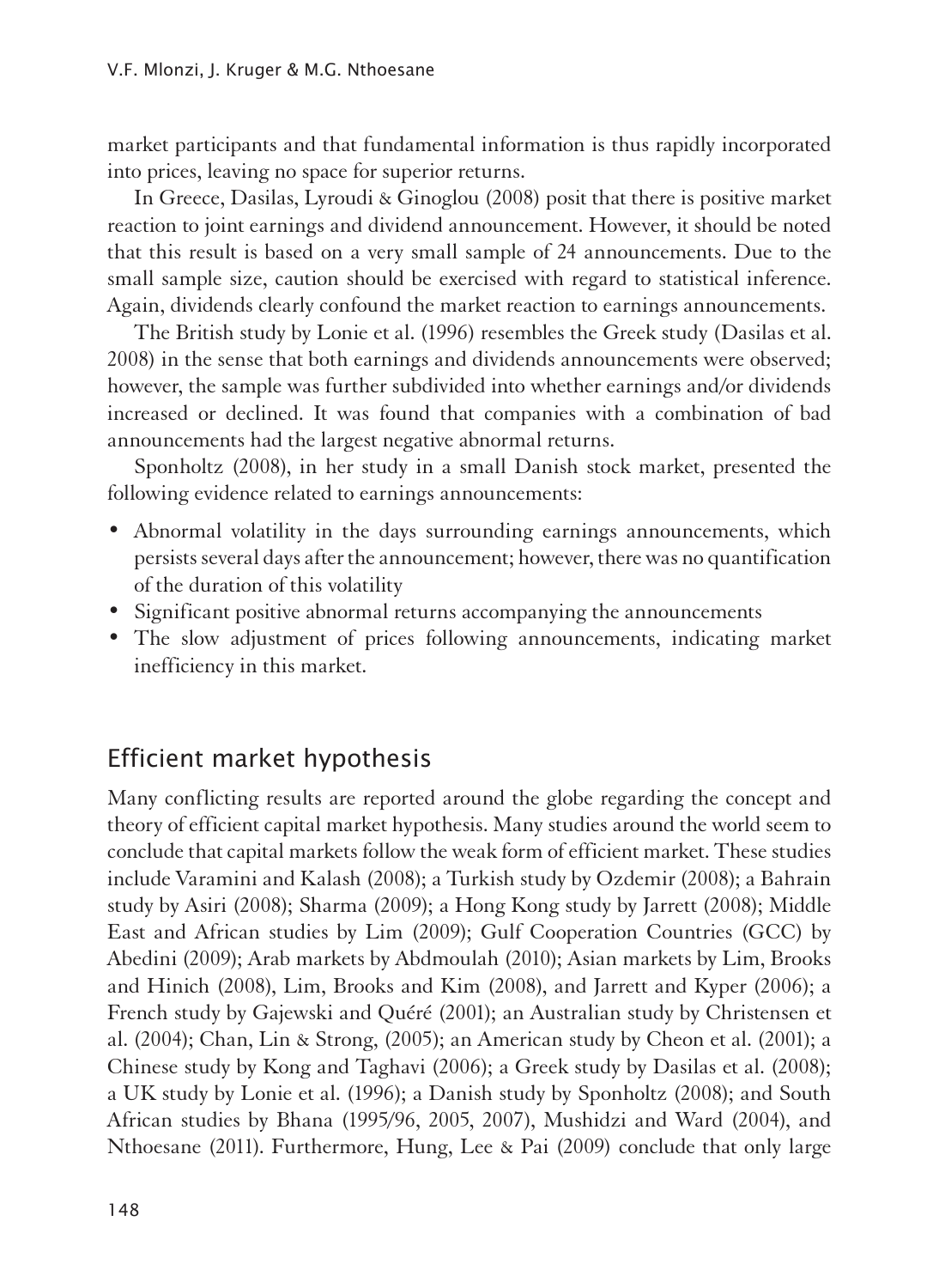cap stock indices (but not small cap stock indices) demonstrate a weak form of an efficient market.

Some researchers reach different conclusions with respect to efficiency and inefficiency and conclude that the capital market is inefficient. These studies highlight that it is due to this inefficiency that entrepreneurs are able to spot and exploit market opportunities. These researchers include Lim and Brooks (2009), Stanley and Samuelson (2009), Kim and Shamsuddin (2008), Charles and Darné (2009), Deshmukh, Fatemi and Fooladi (2008), Guidi (2010), Asamoah (2010), Metghalchi, Chang and Marcucci (2008), Zunino, Zanin, Tabak, Pérez and Rosso (2009), and Sappideen (2009).

Finally, some studies do support the strong form of efficient capital markets, in the sense that no above-average abnormal returns were observed. These include Das et al. (2008), Laopodis (2009), Wang and Corbertt (2008), Mittal and Jain (2009), Mallikarjunappa and Manjunatha (2009), Floros and Vougas (2008), Basistha and Kurov (2008), Simpson, Emery and Moreno (2009), Louhichi (2008), Lonie et al. (1996), Sponholtz (2008), Varamini and Kalash (2008), Fama et al. (1969), Laopodis (2003), Grubel (1979), Malkiel (2005) and Laidroo (2008).

## Hypothesis formulation

1The purpose of the study was to investigate whether there are any significant abnormal returns (whether positive or negative) related to the public announcement of earnings and to establish whether the efficient capital market hypothesis applies to the small JSE ALtX market.

The null hypothesis states that cumulative average abnormal returns (CAAR) due to earnings announcements are not significantly different from zero.

 $H_0$ :  $CAAR_t = 0$ 

The alternate hypothesis states that the CAAR on earnings announcements is significantly different from zero.

 $H_1$ : *CAAR<sub>t</sub>*  $\neq$  0

Where CAAR is the cumulative average abnormal return during the posttransaction period or event window.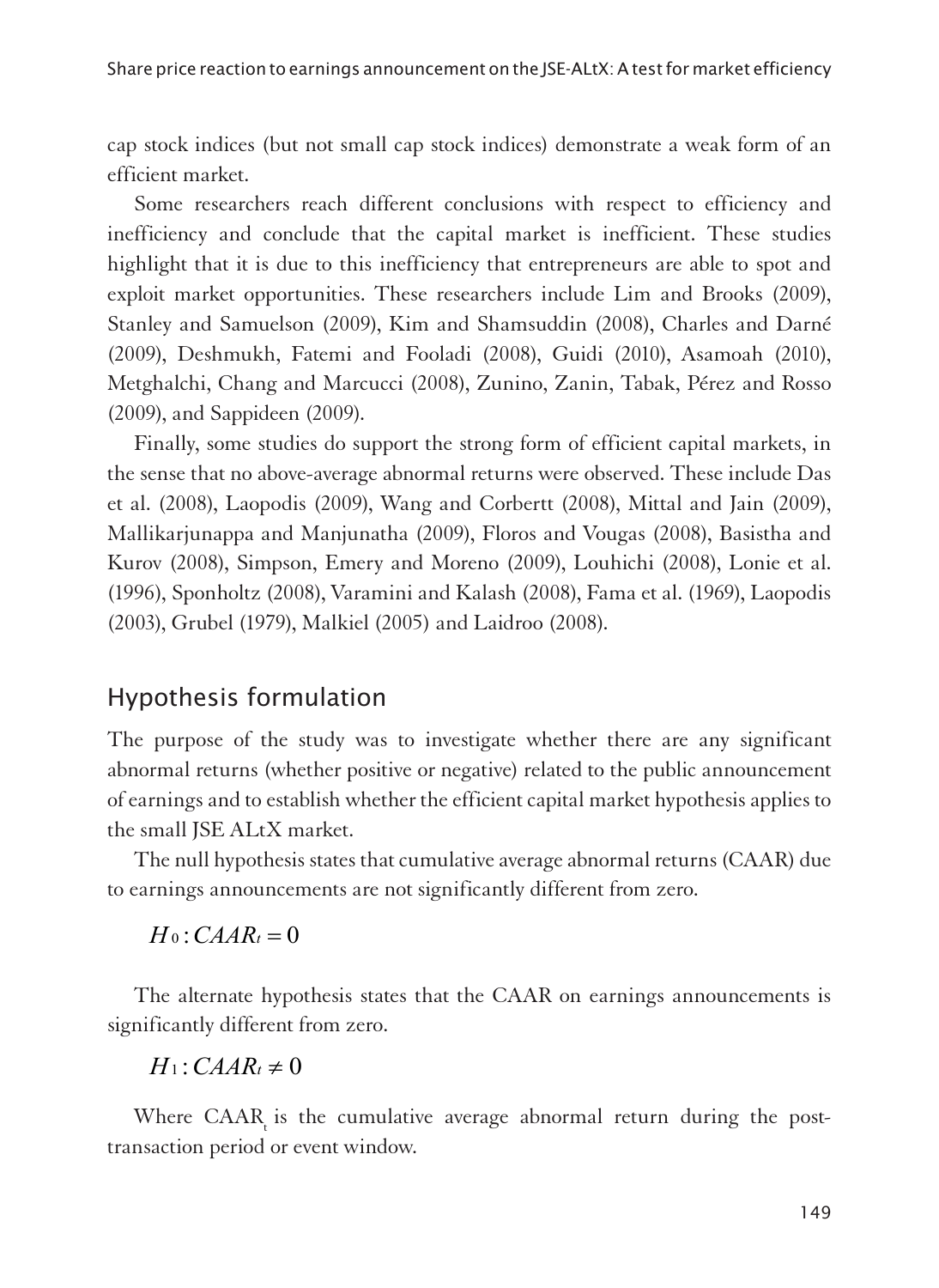# Methodology

1The population of interest was all the companies listed on the JSE-ALtX that announced annual earnings between 1 January and 31 December 2009. The target population was extracted from the database of earnings announcements compiled by JSE News Services (SENS).

A purposeful and judgemental sampling method was employed for the study. In order to be included in the target sample, the extracted sample of earnings announcements had to adhere to *all* the inclusion criteria set. In this study, the method of calculating the required returns using the CAPM, with its emphasis on the singlefactor beta model, was applied. The event study methodology was employed to test for abnormal performance and market efficiency. The abnormal return is simply the actual return of security *j* in the same period less the calculated required return.

Share data were extracted from McGregor BFANet using McGregor RAID Station. The data required included the daily closing prices for all shares listed on the ALtX that announced earnings between 1 January and 31 December 2009. Closing price data had to be available for at least 1 500 trading days before the earnings announcement of interest in order to compute the companies' beta.

### Event studies

Event study methodology is regarded as a powerful tool in efficient market hypothesis research, and many researchers – namely Aharony and Swary (1980), Dey and Radhakrishna (2008), Louhichi (2008), Kiger (1972), Bhana (1995/96, 2005, 2007), Lonie et al. (1996), Gajewski and Quéré (2001), Kong and Taghavi (2006), Dasilas et al. (2008), Das et al. (2008), Laidroo (2008), Bowman (1983), Cox and Weirich (2002), and Lyroudi, Dasilas and Varnas (2006) – have successfully utilised the tool where security prices respond to new information. Mushidzi and Ward (2004) assert that event study methodology is frequently used to determine whether there is a statistical difference between actual stock returns and required returns surrounding an event.

MacKinlay (1997) asserts that an event study methodology measures the impact of a specific event on the value of a firm. McWilliams and Siegel (1997) state that an event study is a tool that helps to assess the financial impact associated with an 'unanticipated event'. Das et al. (2008: 64) argue that an event study assesses the significance of the economic event on the market value of a firm. Researchers such as Bowman (1983) and Brown and Warner (1985) provide a framework for conducting an event study, and the present research adopted that framework for the research.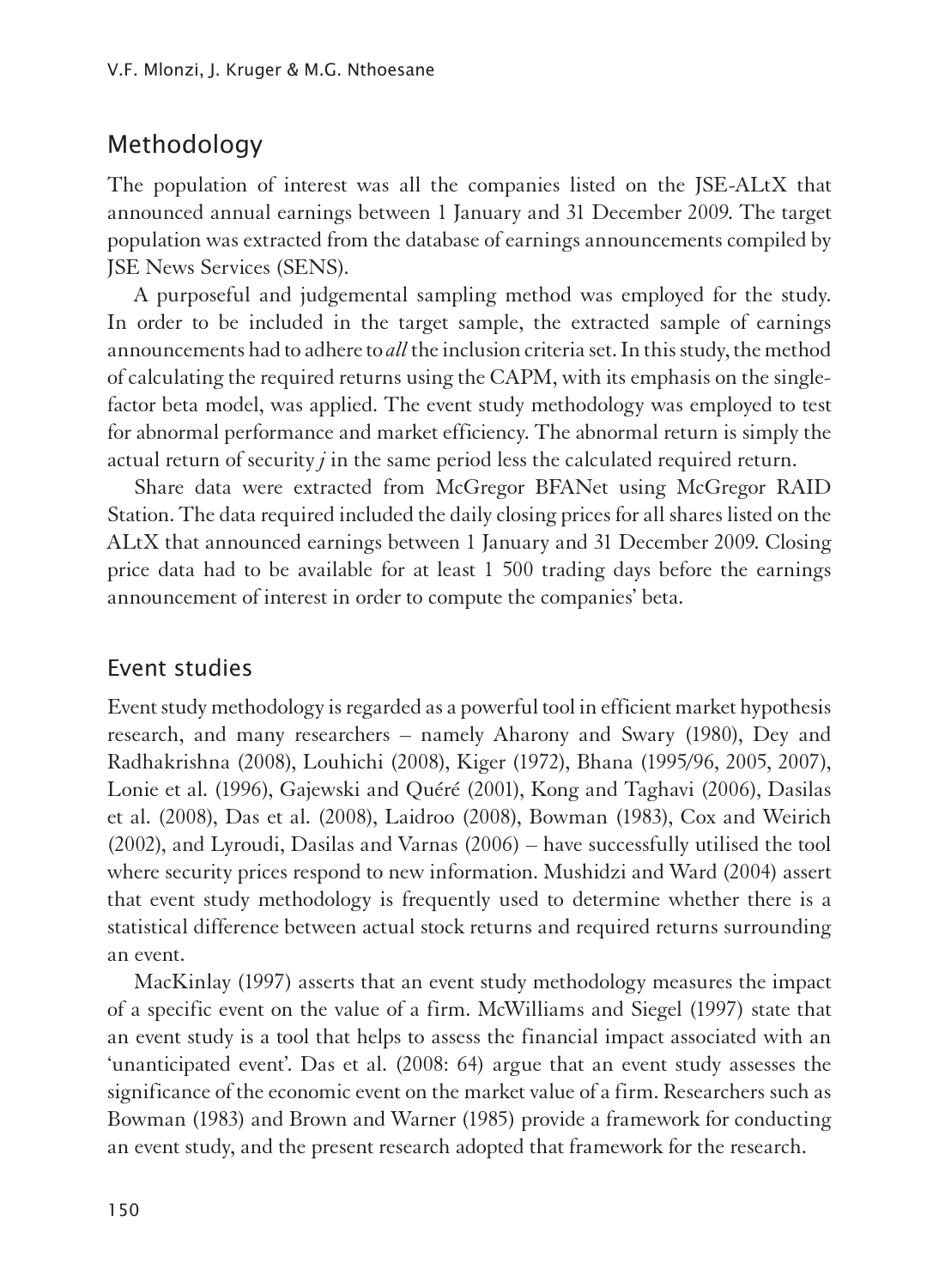#### Asset pricing models and market anomalies

The use of the capital asset pricing model (CAPM) to calculate the securities' required returns has been criticised for over a decade. Researchers including Fama and French (1992 1996), Graham and Uliana (2001), Robins, Sandler and Durand (1999), Van Rensburg (2001), Lee and Upneja (2008), and Drew, Naughton and Veeraragavan (2005) argue that a single factor beta model provides little, if any, reasonable explanation for the cross-section of expected security returns.

In this study, the method of calculating the required returns using the CAPM, with its emphasis on the single-factor beta model, was applied. Despite arguments against the model, many researchers still find it practical and reliable. Drew et al. (2005) argue that CAPM does not fully explain the cross-section of return, but up to 61% of the securities' return can be explained by their beta.

Selim (2008) highlights that the inclusion of the risk-free rate in CAPM displays the essence of Islamic financing (namely, the absence of interest payment) and therefore supports the usage of the model in returns calculations. Selim (2008) also believes that the model captures the notion that investors will always prefer higher returns at the lowest possible risk. Galagedera (2007) argues that CAPM still holds if the normality of returns can be achieved, because the mean and the variance are then sufficient to describe the return distribution.

Guan, Hansen, Leikam and Shaw (2007) present evidence that as measurement error in beta is reduced, then the role of beta in explaining the cross-sectional returns increases. The authors further argue that the measurement errors in beta could be due to the fact that some betas can be over- or understated. Gray, Hall, Klease and McCrystal (2009) postulate that the ability of beta to predict future stock returns systematically increases with the length of the estimation window and the application of the Vasicek bias correction. Ingram and Margetis (2010) provide empirical evidence showing that CAPM delivers an acceptable method of estimating the market, namely priced risk of firms. It is therefore believed that enough evidence has been provided to support the use of CAPM. Even though CAPM may not be the best model, evidence suggests that it is still a valid tool to use when measuring securities' required returns.

The most widely accepted form of CAPM is based on the following:

$$
E(R)_{jt} = R_{jt} + \beta_j (R_{mt} - R_{jt}) \qquad t = -10, +5 \qquad (1)
$$

Where:

$$
\beta_j = \frac{Cov(R_j, R_{mt})}{Var(R_{mt})}
$$
\n(2)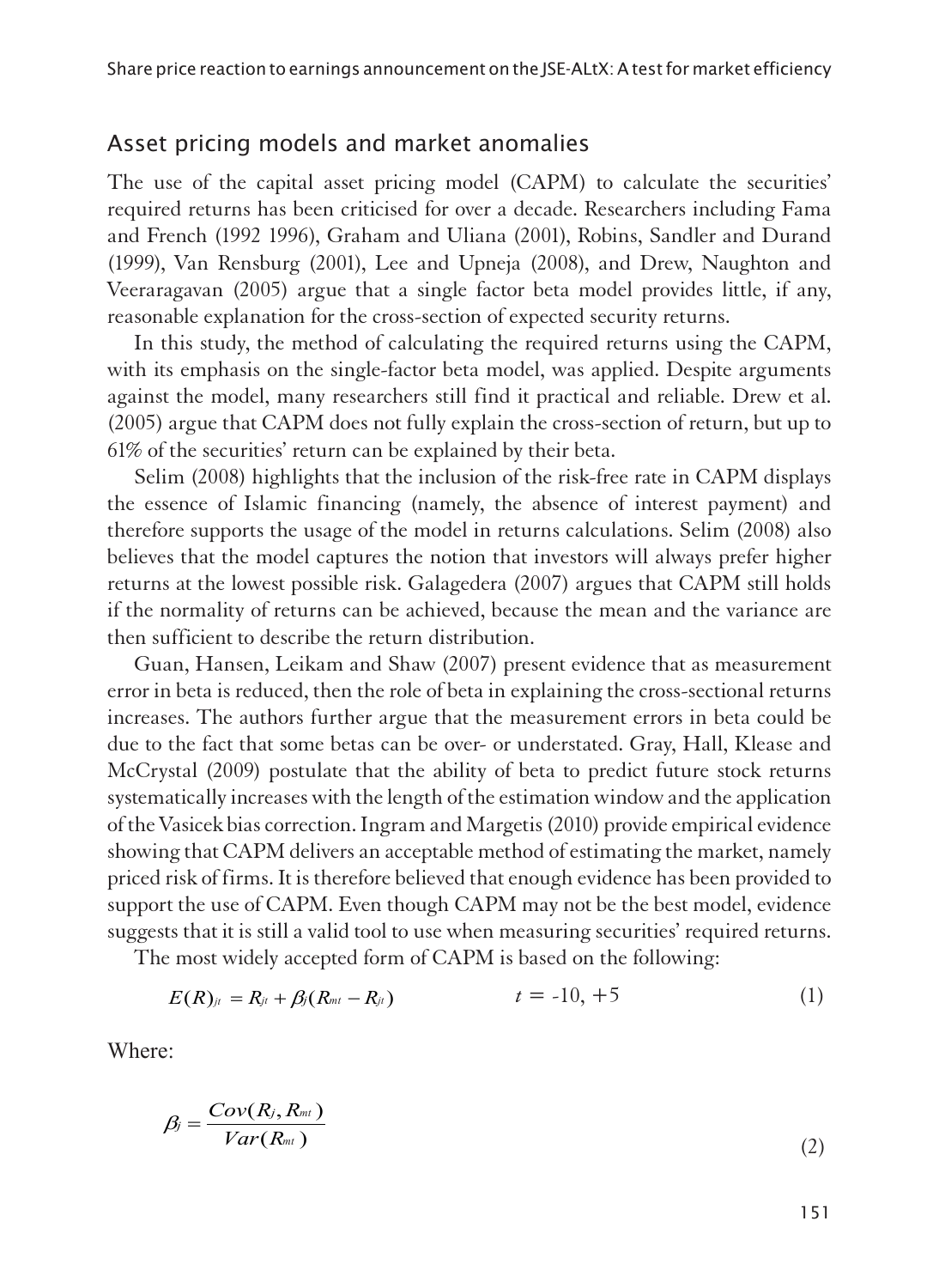In this formulation:

| $E(R)$ jt     | = the required return for security <i>j</i> on day <i>t</i>                              |
|---------------|------------------------------------------------------------------------------------------|
| Rmt           | $=$ the market return, on day t                                                          |
| Rft           | $=$ risk-free rate in period <i>t</i> . A long-term (30-year) government bond            |
|               | R186, was utilised in this paper                                                         |
|               | $Cov(R_i, R_{mt})$ = is the covariance or correlation coefficient between the returns of |
|               | an individual stock and the returns on the market                                        |
| $Var(R_{mt})$ | $=$ is the variance of returns on the market                                             |
| $\beta_i$     | $=$ is the relative risk of a specific security in relation to the risk of the           |
|               | market. Hitchner (2006) reports that beta measures the volatility                        |
|               | of the excess return on individual securities relative to the market                     |
|               | as a whole.                                                                              |
|               |                                                                                          |

# Sampling method

1A purposeful and judgemental sampling method was employed for the study. In order to be included in the target sample, the extracted sample of earnings announcements had to adhere to *all* the following criteria:

- The shares of the announcing firm should have been listed on the ALtX stock exchange and actively traded.
- There should have been a public earnings announcement in the JSE News Services.
- Daily share data must be available to meet the requirements of the empirical testing, which is ten trading days prior to and five trading days after the official announcement date.
- Companies with missing data are excluded from the sample.
- No confounding events should have occurred in the 16-day event window. Firms that made multiple announcements during the 16-day event period are excluded from the sample. Other confounding announcements included the following: BEE announcements; dividends; capital expenditure projects; litigations; share splits; management change (including dismissal or hiring of key members of the executive management team such as the CEO and CFO); restructuring (whether financial, operational or otherwise); directors' share dealings; mergers and acquisitions; and any information or events released in the event window that could potentially affect the share price of a target security.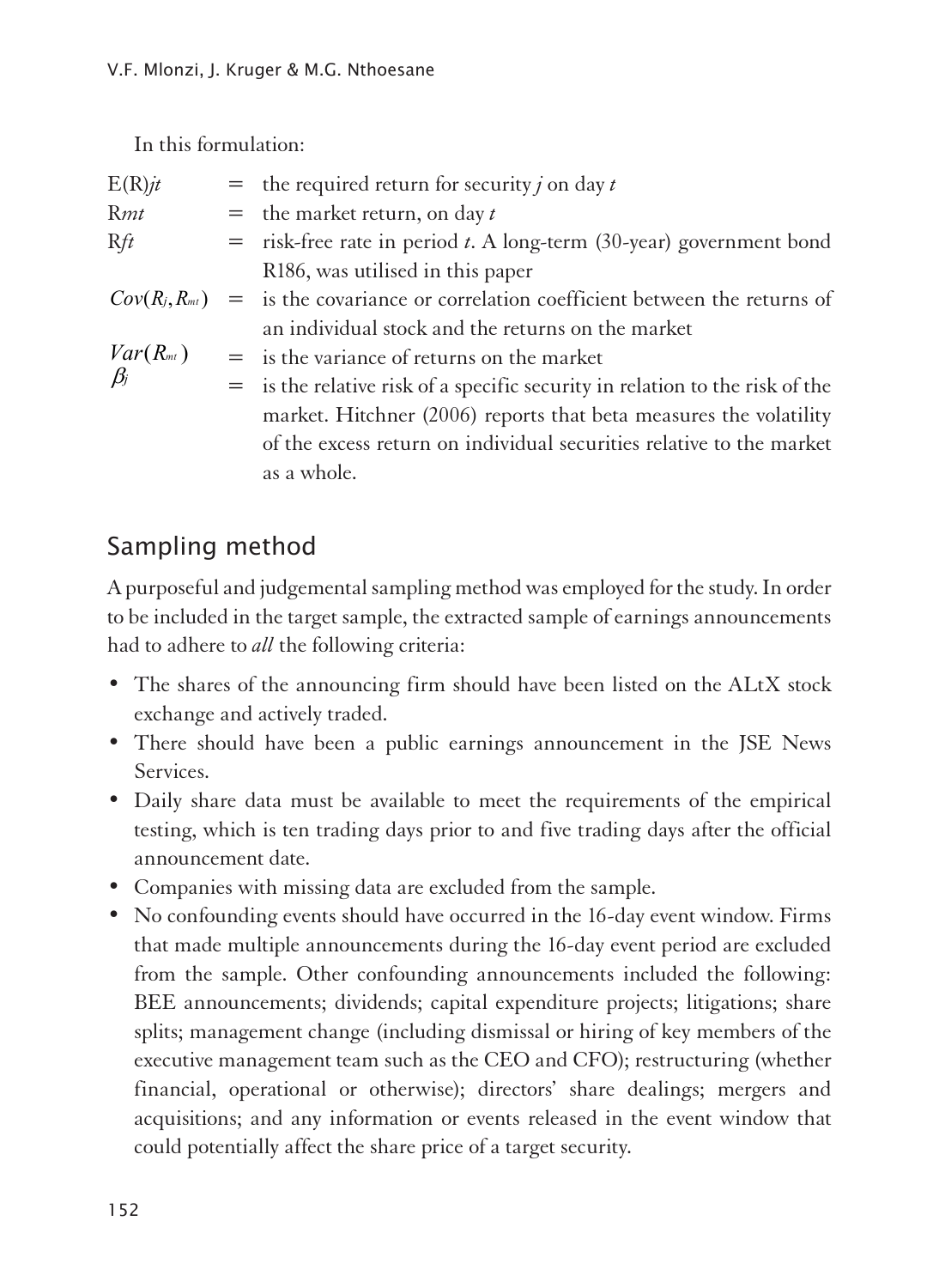# Method of data collection

1Share data were extracted from McGregor BFANet using McGregor RAID Station. The data required included:

- The daily closing prices for all shares listed on the ALtX that announced earnings between 1 January and 31 December 2009.
- The closing price data for at least 1 500 trading days before the earnings announcement of interest in order to compute the companies' beta.
- Earning announcements, which were extracted from the JSE News Services (SENS). The day on which companies published their earnings on SENS constituted  $D_{\alpha}$ .
- SENS announcements, which were reviewed to ascertain any confounding events, as discussed earlier, that could have occurred within the event window, to ensure that the share price movement was due solely to the earnings announcement.

The business press, companies' annual reports and company websites also served as sources of data.

# Data analysis

The event study methodology was employed to test for abnormal performance. The event of interest is the public announcement of earnings, and the event date is the first day on which such an announcement is made. This day is denoted 'Day $_{\rm o}$ ', herein referred to as  $t_0$ . The impact on the security's daily closing price was measured over a period of ten trading days prior to the announcement day, and five trading days after the announcement day (referred to as *t*-10 … *t*+5, the *event window*).

The daily share price return for each share in each portfolio was calculated using log-returns. Strong (1992) argues that logarithmic returns are preferred because they are theoretically better when linking together sub-period returns to form returns over a long time, and is given by:

$$
R_{jt} = \log(P_{jt} / P_{jt-1}) \tag{3}
$$

Where:

 $R_i$  = the share price return for security *j* for day *t* 

 $P_{\dot{u}} =$  the share price of security *j* at the end of day *t*.

Beta coefficients were calculated for each share in the sample by regressing the share's daily log-function monthly share price return over the five years preceding the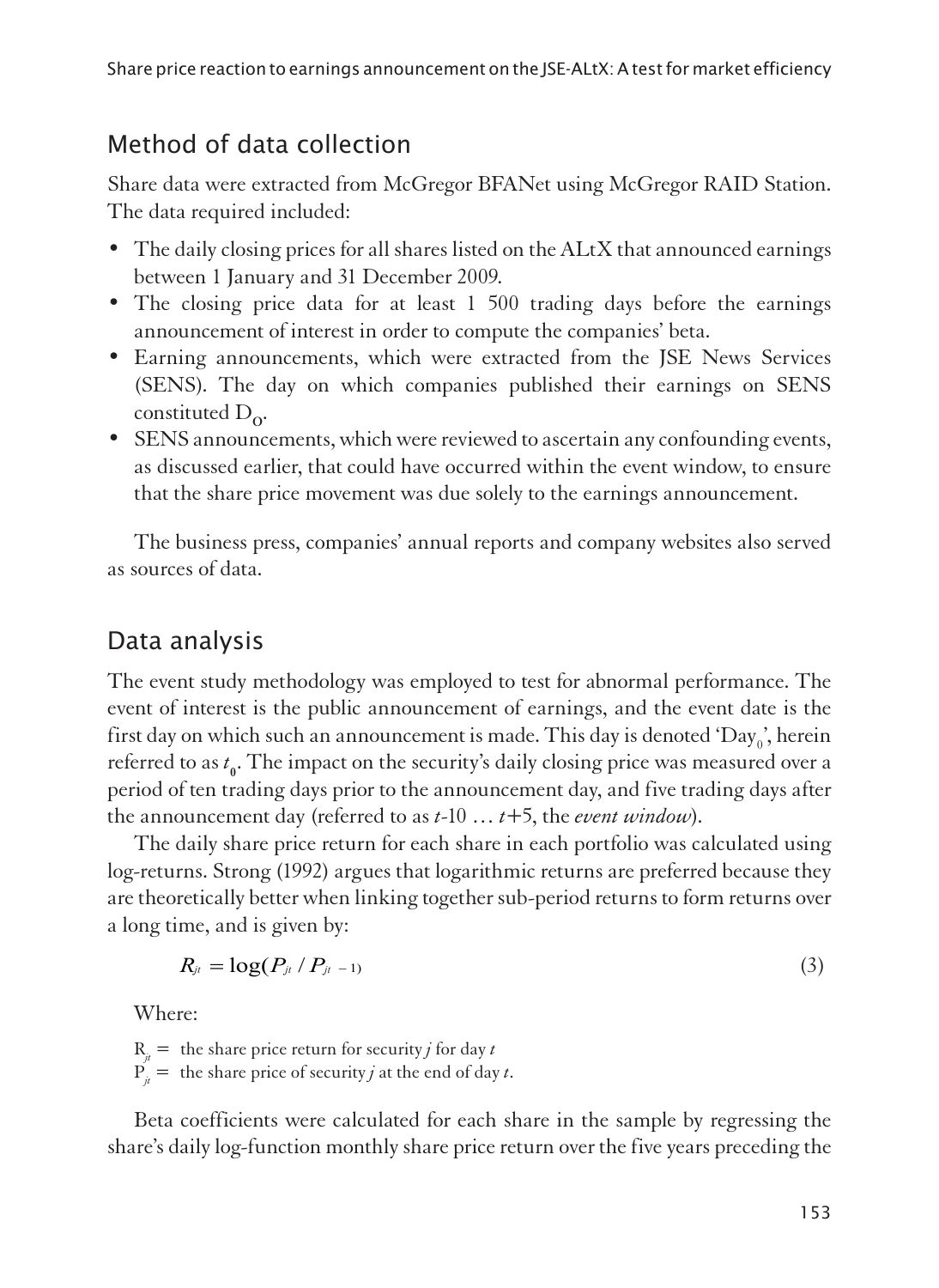earnings announcement date against the daily returns of each of the 34 companies for the same period.

After calculating the beta coefficients for each security, the required return for each security for each day in the event window was calculated. This was done by using formula (1), the CAPM.

Once the required return for security *j* in period *t* had been calculated, the abnormal return for each selection for each day in the event window was calculated. Abnormal returns were calculated for each security over the 16-day event period,  $t =$ -10 to +5 trading days, and any significant differences found between actual returns and required market returns were attributed to the information content of earnings announcements. The abnormal return is simply the actual return of security *j* in the same period less the calculated required return:

$$
AR_{jt} = R_{jt} - E(R_{jt}) \tag{4}
$$

Where:

 $AR_i$  = the abnormal return of security *j* in period *t*  $E(\hat{R}_r)$  = the required share price return of security *j* in period *t* as constructed by the returns-generating model

 $R_i$  = actual return of security *j* in period *t*.

These above-abnormal returns are summed and averaged cross-sectionally on day *t* as follows:

$$
AAR_t = \sum_{j=1}^{N} AR_{jt} / N \tag{5}
$$

Where:

N is the number of earnings announcements in the sample at day *t*.

The cumulative average abnormal returns (CAAR) for *t* days are calculated by:

$$
CAAR = \sum_{t=-0}^{+5} AAR_t
$$
 (6)

The procedure by Brown & Warner (1985) was followed in the statistical analysis to test the significance of the cumulative average abnormal returns in terms of the null hypothesis that such returns are equal to zero. It follows a *t-*distribution and is formulated as:

$$
t_{AAR} = \frac{AAR_t}{\sigma(AAR)/\sqrt{n}}
$$
\n<sup>(7)</sup>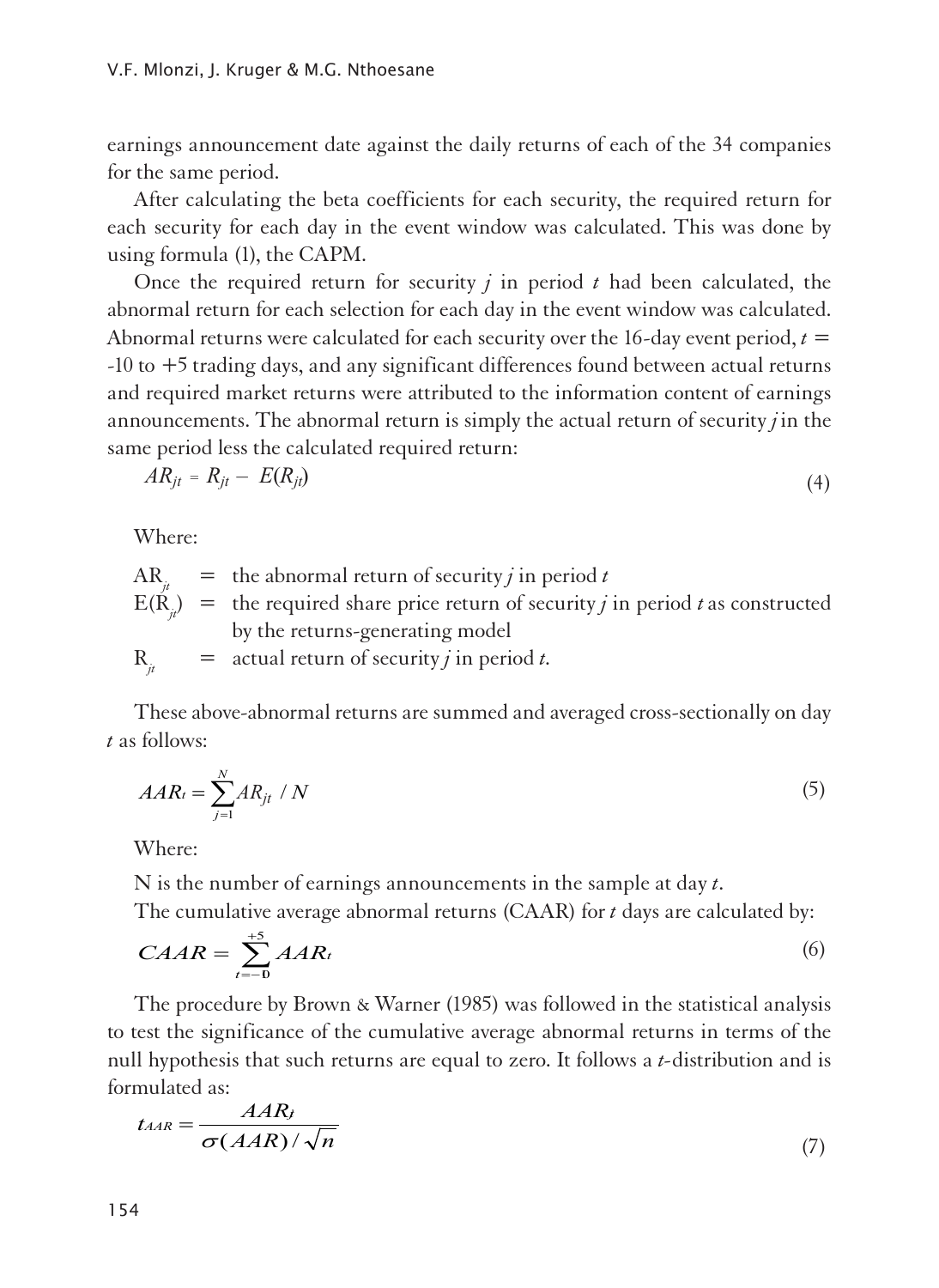The statistical significance of the cumulative abnormal returns is given by:

$$
t_{C A A R} = \frac{C A A R_{j\prime}}{\sigma (A A R) d^{0.5}}
$$
\n(8)

Where  $\sigma(AAR)$  is the estimated standard deviation, *d* stands for the total number of days for which AAR is cumulative.

The significance level was set at a 1% margin of error to determine whether the CAAR differed statistically significantly from zero  $(H<sub>o</sub>: CAAR<sub>i</sub> = 0)$ .

## Research results

1The following sections present the descriptive analysis of the study as well as the statistical analysis undertaken to test the research hypothesis.

### Description of the sample

1The sample distribution was as follows: construction industry (21%), followed by IT and computer services (15%), then financial services (12%), telecommunication and business support (9% each), mining companies (6%); companies in waste management, transportation, industrial supplies, steel, electronics, electricity, hospitality, consumer services, food products and personal products industries (all with a 3% sample representation).

### Analysis of the data

1It can be noted from Figure 1 that the ALtX index was in a 'bear market' for the whole of 2009, with the market losing almost 80%. It can also be noted that the worst performance was in the first and last quarters, and that the index stabilised somewhat in the middle of the year.

It can further be observed that over the entire 16-day event window, the mean return was -3.12% and the median return was -2.18%. It can also be observed that the average returns were negatively skewed and the distribution of the AAR was platykurtic. Most of the returns in the event window were in the range of -2.9% and -2%, which is also where the median lies. These results are shown in Table 1.

Table 2 presents the results of the share price response to earnings announcements for the event window (a 16-day event window). As can be seen, average abnormal returns for each of the 16 event days were negative. However, not all the results were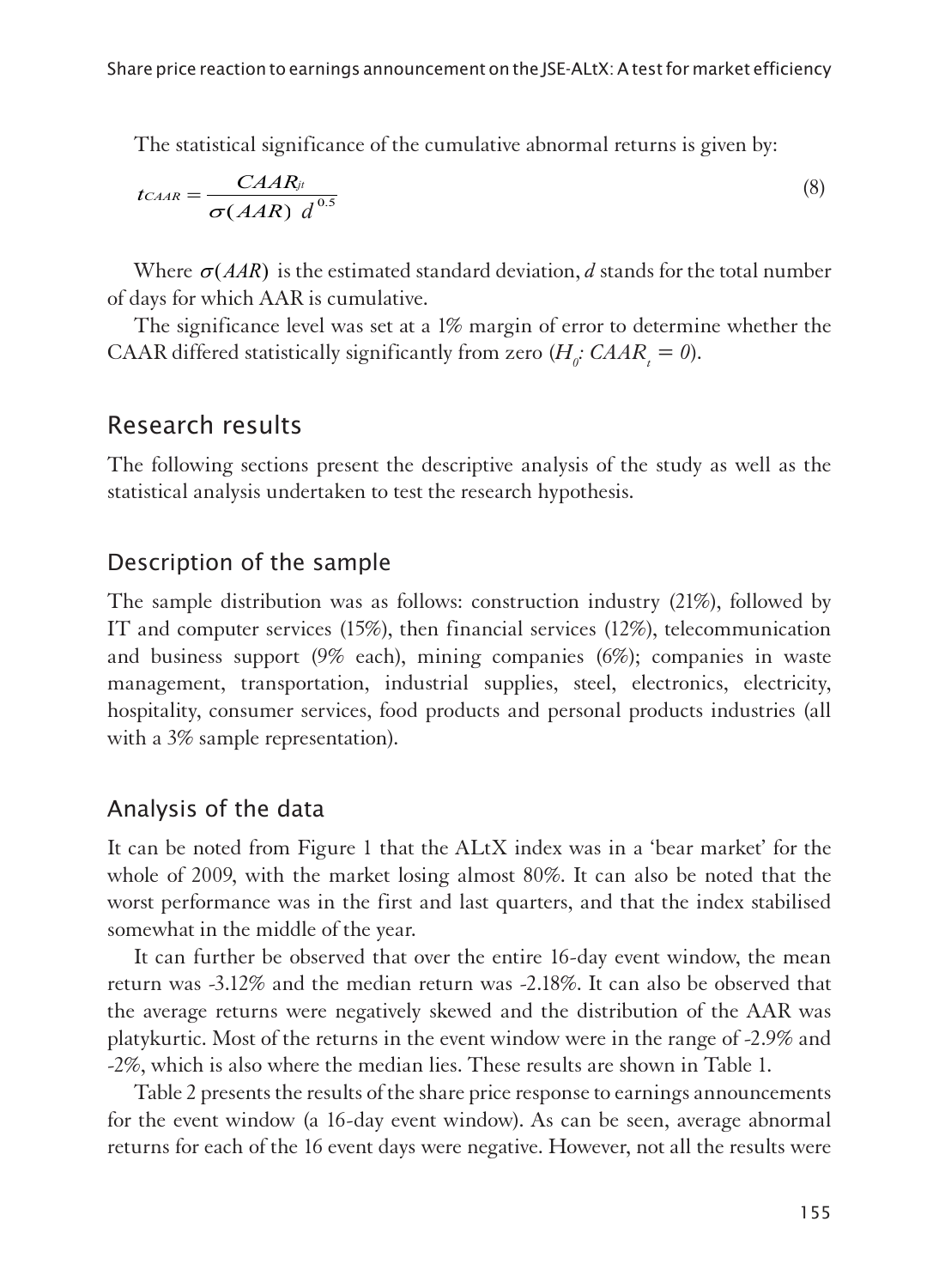

Figure 1: ALtX performance during 2009

| <b>Statistical measure</b> | Value            |  |  |
|----------------------------|------------------|--|--|
| Mean                       | $-3.12%$         |  |  |
| Median                     | $-2.18%$         |  |  |
| Skewness                   | $-1.063$         |  |  |
| Kurtosis                   | 0.84             |  |  |
| Mode                       | $-2.9%$ to $-2%$ |  |  |

Table 1: Statistical measure of the AAR

statistically significant; days  $t_{10}$ ,  $t_{8}$ ,  $t_{7}$ ,  $t_{8}$ , and  $t_{15}$  were statistically significant at the 5% significance level (-2.72%, -3.02%, -3.45%, -3.53% and -4.53% respectively). Similarly, the results of days  $t_5$  and  $t_{+2}$  were statistically significant at the 1% significance level (-6.22 and -6.85 respectively). Figure 2 presents a graphical representation of these results.

Table 2 and Figure 3 also present the cumulative average abnormal return results for the entire 16-day event window. Interestingly, the results of only days *t -10* (-0.4) and  $t_{.9}$  (-0.78) were not statistically significant; and  $t_{.8}$  (- 1.82) and  $t_{.7}$  (- 2.53) were significant at the 10% and 5% levels respectively. From day  $t_{-6}$  until day  $t_{+5}$ , the results were statistically significant at the 1% level of significance. It can also be noted that the sample showed an average cumulative loss of 49.9% during the entire event period.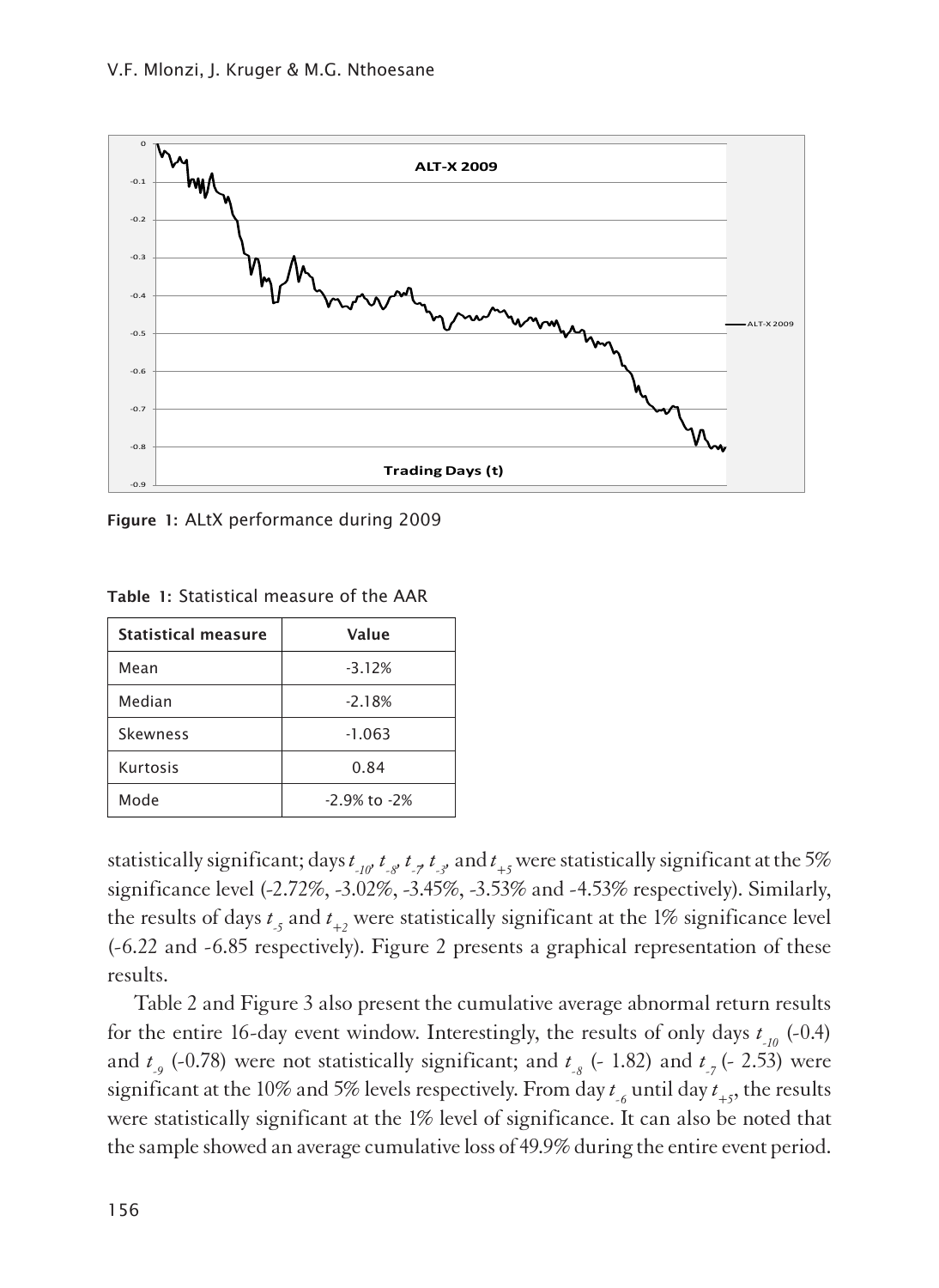|                |            |                                | <b>CAAR</b> |                                        | <b>SD</b> |
|----------------|------------|--------------------------------|-------------|----------------------------------------|-----------|
| Event day      | <b>AAR</b> | AAR<br>t-statistics (2-tailed) |             | <b>CAAR</b><br>t-statistics (2-tailed) |           |
| $t-10$         | $-2.72%$   | $-2.3179**$                    | $-2.72%$    | $-0.40$                                | 0.069     |
| $t-9$          | $-1.67%$   | $-1.2170$                      | $-4.40%$    | $-0.78$                                | 0.080     |
| $t-8$          | $-3.02%$   | $-2.4967**$                    | $-7.42%$    | $-1.82*$                               | 0.071     |
| $t-7$          | $-3.45%$   | $-2.3402**$                    | $-10.86%$   | $-2.53**$                              | 0.086     |
| $t-6$          | $-1.30%$   | $-0.9212$                      | $-12.17%$   | $-3.30***$                             | 0.082     |
| $t-5$          | $-6.22%$   | $-2.7367***$                   | $-18.38%$   | $-3.40***$                             | 0.132     |
| $t-4$          | $-2.43%$   | $-1.3793$                      | $-20.81%$   | $-5.36***$                             | 0.103     |
| $t-3$          | $-3.53%$   | $-2.1097**$                    | $-24.34%$   | $-7.06***$                             | 0.098     |
| $t-2$          | $-2.90%$   | $-1.1575$                      | $-27.24%$   | $-5.60***$                             | 0.146     |
| $t-1$          | $-0.98%$   | $-0.4941$                      | $-28.22%$   | $-7.75***$                             | 0.115     |
| t <sub>0</sub> | $-1.69%$   | $-0.9451$                      | $-29.90%$   | $-9.52***$                             | 0.104     |
| $t+1$          | $-3.94%$   | $-1.3716$                      | $-33.84%$   | $-7.01***$                             | 0.167     |
| $t+2$          | $-6.85%$   | $-2.9247***$                   | $-40.69%$   | $-10.75***$                            | 0.136     |
| $t+3$          | $-2.19%$   | $-1.4878$                      | $-42.88%$   | $-18.66***$                            | 0.086     |
| $t+4$          | $-2.53%$   | $-1.5651$                      | $-45.41%$   | $-18.69***$                            | 0.094     |
| $t+5$          | $-4.53%$   | $-2.3137**$                    | $-49.94%$   | $-17.49***$                            | 0.114     |

Table 2: 16-day event period results and statistical analysis

Notes: The table presents the test statistics (one sample t-test). \*, \*\*, and \*\*\* denote statistical significance at the 10%, 5% and 1% levels (two-tailed test) respectively for the 16-day event period.



Figure 2: Graphical representation of AAR for the 16-day event window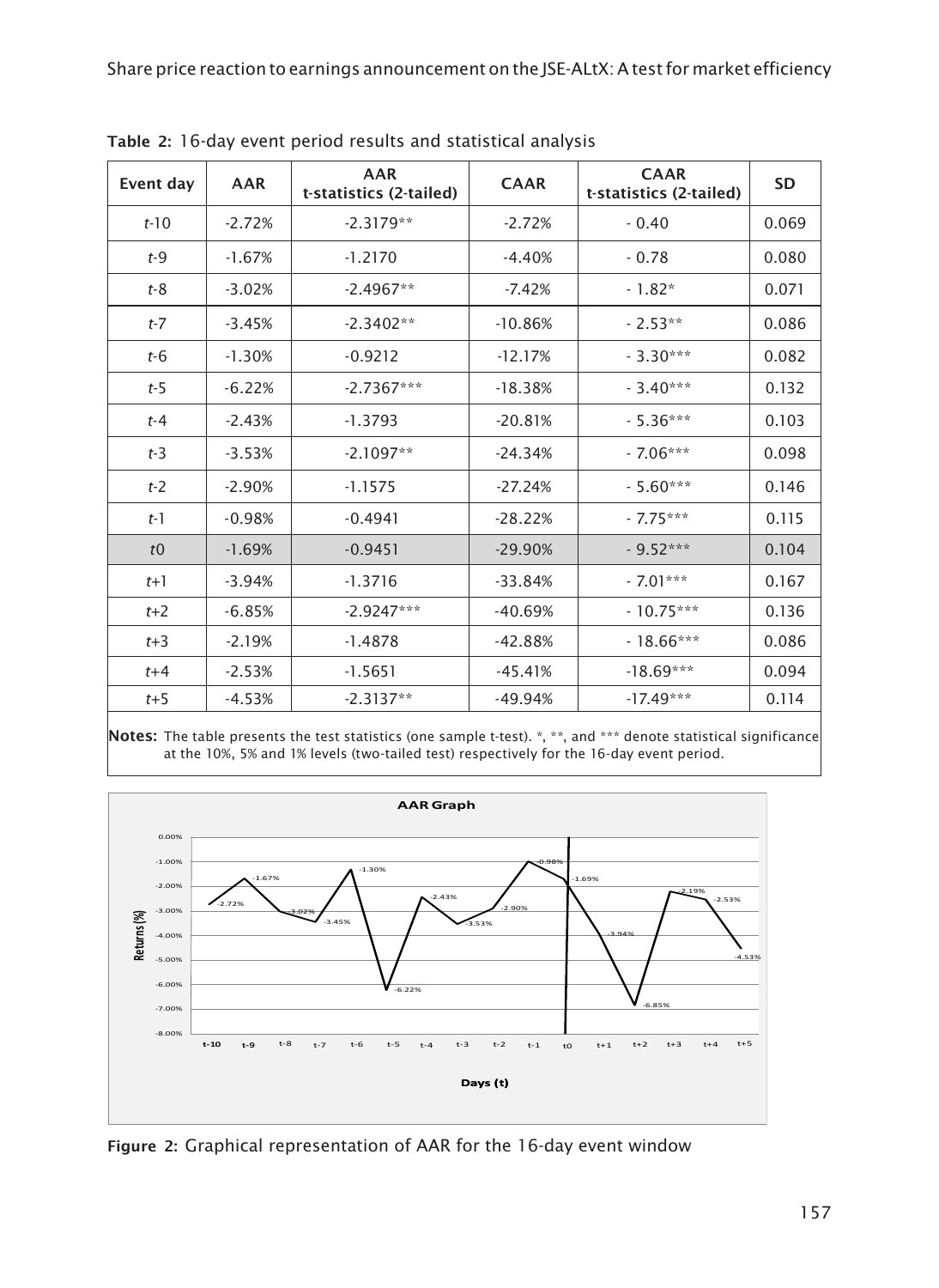

Figure 3: Graphical representation of CAAR for the 16-day event window

Table 3 shows the results for a five-day event window, from day  $t_{12}$  to  $t_{12}$ . The share price reaction for both average abnormal returns and the cumulative average abnormal returns for day *t +5*, (-6.85%: -2.925 and -16.34%: -2.678) were the only statistically significant results.

| Event day                                                                                                                                                                                                                 | AAR      | AAR<br>t-statistics (2-tailed) | <b>CAAR</b> | <b>CAAR</b><br>t-statistics (2-tailed) | <b>SD</b> |  |  |  |
|---------------------------------------------------------------------------------------------------------------------------------------------------------------------------------------------------------------------------|----------|--------------------------------|-------------|----------------------------------------|-----------|--|--|--|
| $t-2$                                                                                                                                                                                                                     | $-2.90%$ | $-1.158$                       | $-2.90%$    | $-0.199$                               | 0.146     |  |  |  |
| $t-1$                                                                                                                                                                                                                     | $-0.98%$ | $-0.494$                       | $-3.87%$    | $-0.476$                               | 0.115     |  |  |  |
| t <sub>0</sub>                                                                                                                                                                                                            | $-1.69%$ | $-0.945$                       | $-5.56%$    | $-0.924$                               | 0.104     |  |  |  |
| $t+1$                                                                                                                                                                                                                     | $-3.94%$ | $-1.372$                       | $-9.50%$    | $-1.135$                               | 0.167     |  |  |  |
| $t+2$                                                                                                                                                                                                                     | $-6.85%$ | $-2925***$                     | $-16.34%$   | $-2.678***$                            | 0.136     |  |  |  |
| <b>Notes:</b> The table presents the test statistics (one sample t-test). *, **, and *** denote statistical<br>significance at the 10%, 5% and 1% levels (two-tailed test) respectively for the five-day event<br>period. |          |                                |             |                                        |           |  |  |  |

Table 3: Five-day event period results and statistical analysis

Having observed that the performance of ALtX during 2009 was poor on average, and that on average this study seems to suggest that the earnings announcements observed here were bad news, then these study findings coincide with those of Lonie et al. (1996), Louhichi (2008), Lakhal (2008) and Gajewski and Quéré (2001), in that earnings announcements of bad news gave rise to negative share price reaction.

However, these findings differ fundamentally from those of: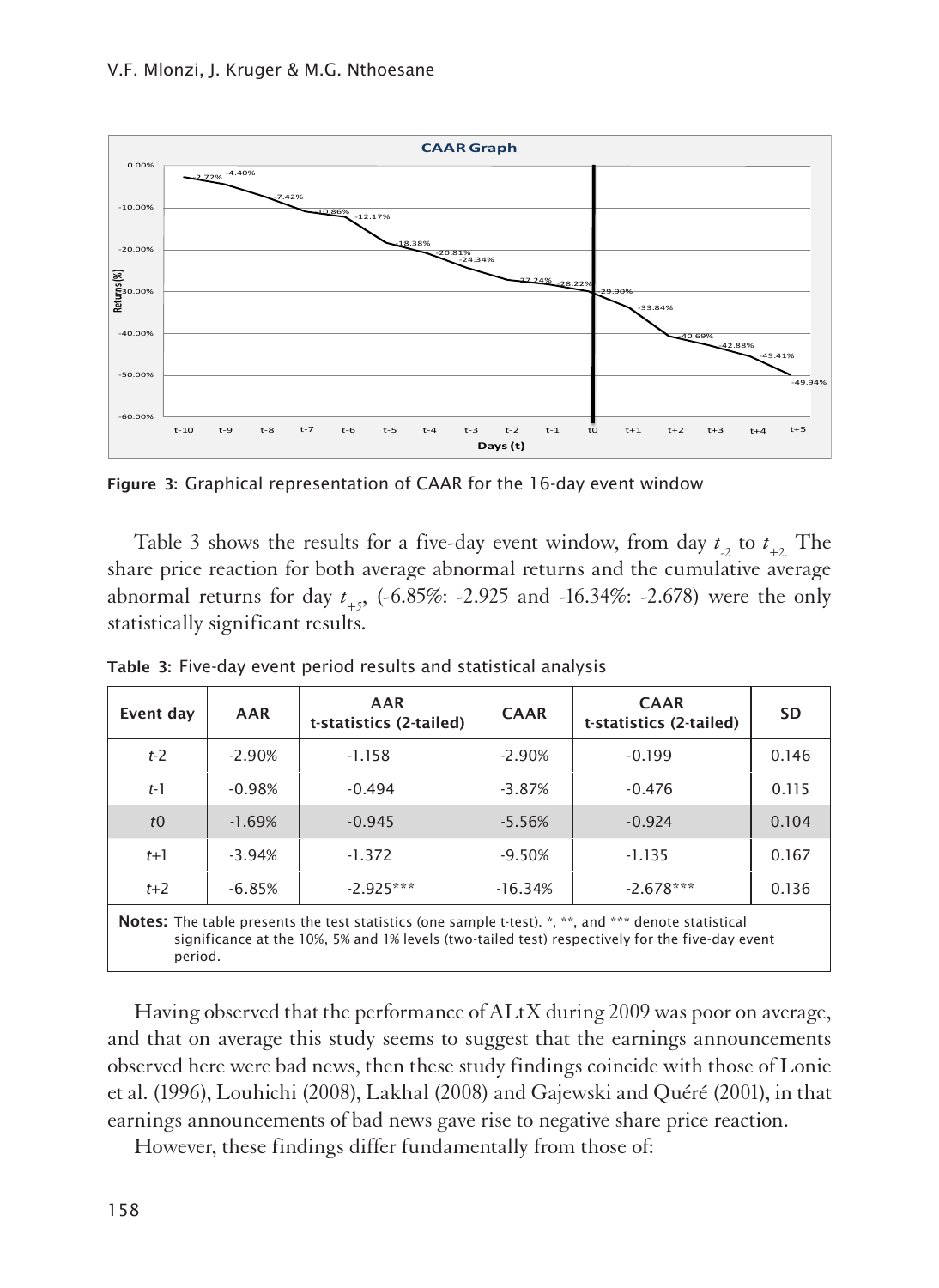- Kong and Taghavi (2006), in that they found that annual earnings announcements led to positive share price reaction. No dividends announcements were included. Similar findings were reported by Sponholtz (2008).
- Chan et al. (2009), in that positive reactions were observed; however, dividends were also included in this study. The same applies to Das et al. (2008).
- Das et al. (2008), who found neither positive nor negative reactions to earnings announcements, irrespective of the quality of news announced.

# Conclusion

This study was undertaken to achieve the following objectives:

- To investigate whether there are any significant abnormal returns (whether positive or negative) related to the public announcement of earnings
- To establish whether the efficient capital market hypothesis applies to the small ALtX market.

To achieve these objectives, it was hypothesised that that cumulative average abnormal returns (CAAR) due to earnings announcements are not significantly different from zero.

It has been proved in this study that the null hypothesis is invalid. Therefore, in line with the findings, the null hypothesis is rejected in favour of the alternate hypothesis. Empirical evidence demonstrates that there is substantial negative share price reaction to earnings announcements on the ALtX stock market. It was also observed that both 16-day and five-day event periods lead to significant cumulative loss of 49.9% and 16.3% respectively.

The study concludes that, for the sample chosen, it was proved that earnings announcements during a recessionary period result in negative share price reaction, and subsequently, share market erosion of the selected sample.

The study was also intended to contribute to the existing literature on earnings announcements by analysing the information content of earnings announcements in a small South African stock market. It was also intended to shed light on whether the small JSE-ALtX market is efficient. The study has indicated that the information content of earnings is quite noticeable. No price recovery was observed in this study. It can therefore be argued that market efficiency, at least in its strong form, is not observed in the ALtX stock exchange. The ALtX thus show the weak form of market efficiency.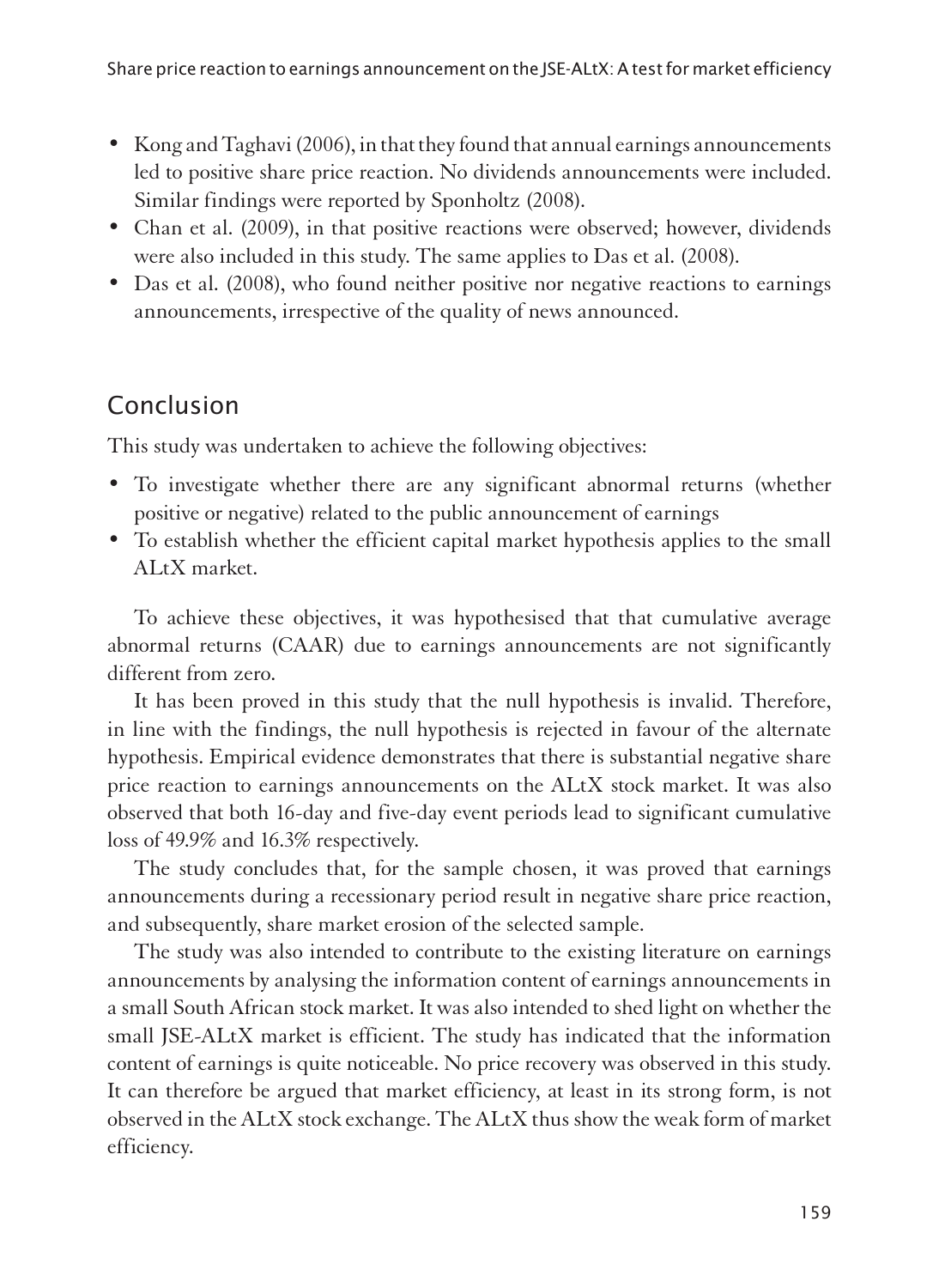## Implications and recommendations

1This study suggests that there is a weak form of capital market efficiency, as supported by the significant negative abnormal returns after the announcements.

The findings are useful to researchers, practitioners and investors with an interest in the strategic decision-making of firms listed on the ALtX. It is observed that once returns are on a down-slide, they do not seem to recover quickly, and invested capital can be eroded. In this study alone, share price as a proxy for shareholder value led to up to 50% loss of value, and the results were found to be very significant.

It is recommended that the study be conducted again with an extended event period and that other asset pricing models also be applied.

# Limitations of the study

The study had several limitations, which open the way for further research in this area. The report acknowledges the following limitations:

- All mediums of disclosure other than public announcements were excluded, and only those announcements recorded on SENS were considered for the study.
- The sampling method used was non-probabilistic. The study was therefore unable to test external validity, and conclusions could be drawn only in relation to the sample.
- The reliability of the study could have been improved if other measuring tools had been applied; that is, instead of using only CAPM for measuring required returns, methods such as the market model and/or three factor model for required returns could have been used, particularly given the criticism levelled against beta not being able to fully explain the securities' returns.
- The study focused essentially on the share price movement in relation to the public announcement of earnings. The study did not separate 'good' from 'bad' earnings announcements. As a result, the bad announcements seem to have outweighed all the good announcements. Again, there are a number of outliers, and it is known that these have a serious impact on the mean (AAR, in this case), which will impact on the research results.
- The study did not deal with quarterly and/or half-yearly earnings announcements, and the information content of those earnings was therefore not captured in this study.
- The study had a relatively small sample (n=34).
- The 16-day event window did not appear to be able to illustrate when rectification or price recovery would occur.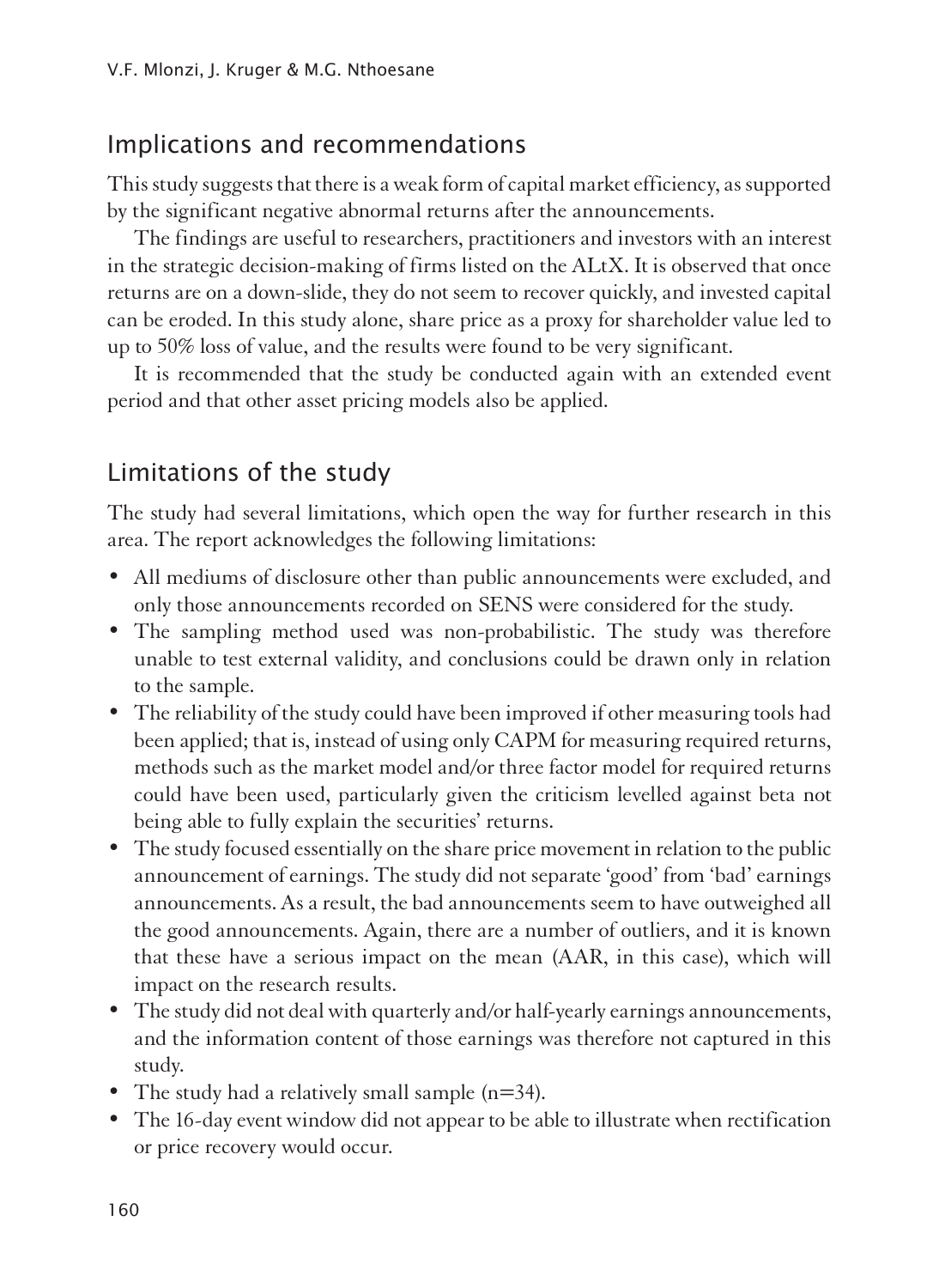Share price reaction to earnings announcement on the JSE-ALtX: A test for market efficiency

## References

- Abdmoulah, W. 2010. 'Testing the evolving efficiency of Arab stock markets', *International Review of Financial Analysis*, 19(1): 25–34.
- Abedini, B. 2009. 'Weak-form efficiency: Stock market in the Gulf Co-operation Council countries', *SCMS Journal of Indian Management,* 6(3): 15–28.
- Aharony, J. & Swary, I. 1980. 'Quarterly dividend and earnings announcements and stockholders' returns: An empirical analysis', *Journal of Finance,* 35(1): 1–12.
- Asamoah, G. 2010. 'The impact of dividend announcement on share price behaviour in Ghana', *Journal of Business & Economics Research,* 8(4): 47–58.
- Asiri, B. 2008. 'Testing weak-form efficiency in the Bahrain stock market', *International Journal of Emerging Markets,* 3(1): 38–53.
- Ball, R. & Shivakumar, L. 2008. 'How much new information is there in earnings?' *Journal of Accounting Research,* 46(5): 975–1016.
- Ball, R. & Brown, P. 1968. 'An empirical evaluation of accounting income numbers', *Journal of Accounting Research,* 6(2): 159–178.
- Barker, R. & Imam, S. 2008. 'Analysts' perception of "earnings quality"', *Accounting and Business Research,* 38(4): 313–328.
- Basistha, A. & Kurov, A. 2008. 'Macroeconomic cycles and the stock market's reaction to monetary policy', *Journal of Banking and Finance,* 32(12): 2606–2616.
- Bernard, V. & Thomas, J. 1989. 'Post earnings announcement drift: Delayed price response or risk premium', *Journal of Accounting Research,* 27: 1–36.
- Bhana, N. 1995/96. 'The share market reaction to earnings announcements: A test of the efficiency of the Johannesburg Stock Exchange', *Investment Analysts*, 42: 45–57.
- Bhana, N. 2005. 'The share price reaction to management buyout announcements of companies listed on the JSE Securities Exchange', *Investment Analyst Journal,* 62: 19–30.
- Bhana, N. 2007. 'The market reaction to open market share repurchases announcements: The South African experience', *Investment Analysts Journal*, 65: 25–36.
- Black, F. 1980. 'The magic in earnings: Economic earnings versus accounting earnings', *Financial Analysts Journal,* November–December: 19–24.
- Bowman, R.G. 1983. 'Understanding and conducting event studies', *Journal of Business Finance and Accounting,* 10(4): 561–584.
- Brown, S.J. & Warner, J.B. 1985. 'Using daily stock returns: the case of event studies', *Journal of Financial Economics,* 14: 3–31.
- Chai, M.L. & Tung, S. 2002. 'The effect of earnings announcement timing on earnings management', *Journal of Business Finance and Accounting,* 29(9&10): 1337–1354.
- Chan, A.L.C., Lin, S.W.J. & Strong, N. 2009. 'Accounting conservatism and the cost of equity capital: UK evidence', *Managerial Finance,* 35(4): 325–345.
- Chan, H., Faff, R. & Ramsay, A. 2005. 'Firm size and the information content of annual earnings announcement: Australian evidence', *Journal of Business Finance and Accounting,* 32(1): 211–253.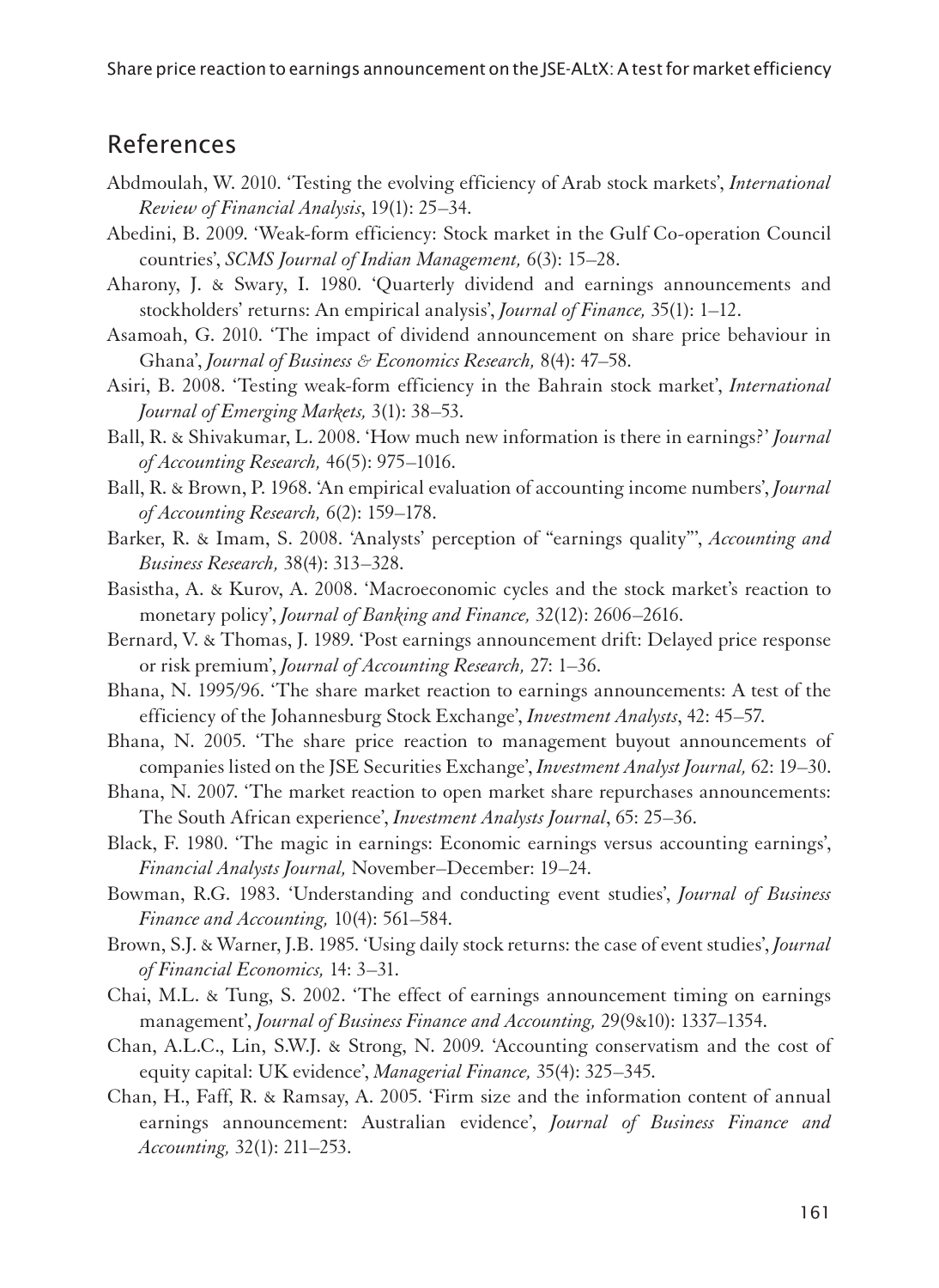- Charles, A. & Darné, O. 2009. 'The random walk hypothesis for Chinese stock markets: Evidence from variance ratio tests', *Economic Systems,*33(2): 117–126.
- Chatuverdi, H.O. 2000. 'Empirical anomalies based on unexpected earnings: The Indian experience', *ICFAI University Journal of Accounting Research,* VI(1): 1–13.
- Cheon, Y.S, Christensen, T.E. & Bamber, L.S. 2001. 'Factors associated with differences in the magnitude of abnormal returns around NYSE versus NASDAQ firms' earnings announcements', *Journal of Business Finance and Accounting,* 28(9): 1073–1108.
- Chordia, T. & Shivakumar, L. 2005. 'Inflation illusion and post-earnings announcement drift', *Journal of Accounting Research,* 43(4): 521–556.
- Chordia, T., Goyal, A., Sadka, G., Sadka, R. & Shivakumar, L. 2009. 'Liquidity and the post-earnings announcement drift', *Financial Analysts Journal,* 65(4): 18–32.
- Christensen, T.E., Smith, T.Q. & Stuerke, P.S. 2004. 'Public predisclosure information, firm size, analyst following, and market reactions to earnings announcements', *Journal of Business Finance and Accounting,* 31(7): 951–984.
- Cox, R.A.K. & Weirich, T.R. 2002. 'The stock market reaction to fraudulent financial reporting', *Managerial Auditing Journal,* 17(7): 374–382.
- Cready, W.M. & Gurun, U.G. 2010. 'Aggregate market reaction to earnings announcements', *Journal of Accounting Research,* 48(2): 289–334.
- Das, S., Pattanayak, J.K. & Pathak, P. 2008. 'The effect of quarterly earnings announcements on Sensex: A case with clustering of events, *ICFAI University Journal of Accounting Research,* 7(4): 64–78.
- Dasilas, A., Lyroudi, K. & Ginoglou, D. 2008. 'Joint effects of interim dividend and earnings announcements in Greece', *Studies in Economic Finance,* 25(4): 212–232.
- Deshmukh, S., Fatemi, A. & Fooladi, I.J. 2008. 'Complexity of information and trading behavior: The case of dividend increase announcements', *Journal of Economic Psychology,* 29(1): 1–18.
- Dey, M.K. & Radhakrishna, B. 2008. 'Who profits from trading around earnings announcements? Evidence from TORQ data', *Journal of Asset Management,* 9(4): 300– 308.
- Drew, M.E. Naughton, T. & Veeraragavan, M. 2005. 'Pricing of equities in China: Evidence from Shanghai Stock Exchange', *Managerial Finance,* 31(12): 46–57.
- Fama, E.F. & French, K.R. 1992. 'Cross-section of expected returns', *Journal of Finance,*  47(2): 427–465.
- Fama, E.F. & French, K.R. 1996. 'Multifactor explanations of asset pricing anomalies', *Journal of Finance*, 51(1): 55–84.
- Fama, E.F., Fisher, L., Jensen, M.C. & Roll, R. 1969. 'The adjustment of stock prices to the new information', *International Economic Review,* 10(1): 1–21.
- Floros, C. & Vougas, D.V. 2008. 'The efficiency of Greek stock index futures market', *Managerial Finance,* 34(7): 498–519.
- Foster, G., Olsen, C. & Shevlin, T. 1984. 'Earnings releases, anomalies and the behaviour of security prices', *Accounting Review,* 59(4): 574–603.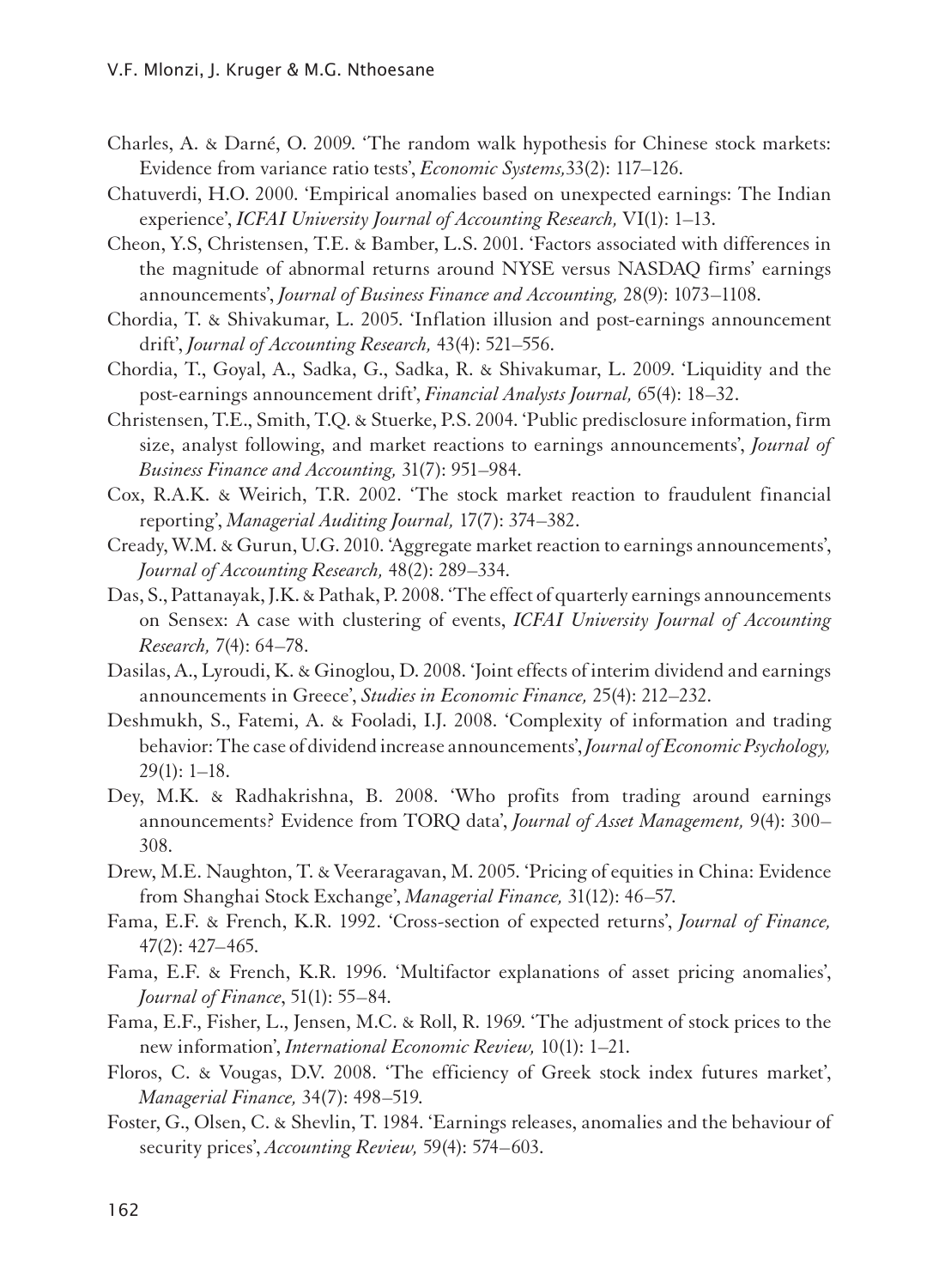- Gajewski, J. & Quéré, B.P. 2001. 'The information content of earnings and turnover announcements in France', *European Accounting Review,* 10(4): 679–704.
- Galagedera, D.U.A. 2007. 'A review of asset pricing models', *Managerial Finance,* 33(10): 821–832.
- Graham, M. & Uliana, E. 2001. 'Evidence of value-growth phenomenon on the Johannesburg Stock Exchange', *Investment Analysts Journal,* 53: 7–18.
- Gray, S., Hall, J., Klease, D. & McCrystal, A. 2009. 'Bias, stability, and the predictive ability in the measurement of systematic risk', *Accounting Research Journal,* 22(3): 220–236.
- Grubel, H.G. 1979. 'The Peter Principle and the efficient market hypothesis', *Financial Analysts Journal,* November–December: 72–75.
- Guan, L., Hansen, D.R., Leikam, S.L. & Shaw, J. 2007. 'Stable betas, size, earnings-toprice, book-to-market and the validity of the capital asset pricing model', *Managerial Finance,* 33(8): 595–614.
- Guidi, F. 2010. 'Day-of-the-week effect and market efficiency in the Italian Stock Market: An empirical analysis', *IUP Journal of Applied Finance,* 16(2): 5–32.
- Hitchner, J. 2006. 'Cost of capital/Rates of return', In Hitchner, J. (ed.), *Financial Valuation: Application and Models* (2nd edition). New Jersey: John Wiley & Sons.
- Hung, J-C., Lee, Y-H. & Pai, T-Y. 2009. 'Examining market efficiency for large- and smallcapitalization of TOPIX and FTSE stock indices', *Applied Financial Economics* 19(9): 735–744.
- Hussin, B.M., Ahmed, A.D. & Ying, T.C. 2010. 'Semi-strong form efficiency: Market reaction to dividend and earnings announcements in Malaysian stock exchange', *IUP Journal of Applied Finance,* 16(5): 36–60.
- Ingram, M. & Margetis, S. 2010. 'A practical method to estimate the cost of equity capital for a firm using cluster analysis', *Managerial Finance,* 36(2): 160–167.
- Jarrett, J.E. 2008. 'Random walk, capital market efficiency and predicting stock returns for Hong Kong Exchanges and Clearing Limited', *Management Research News,* 31(2): 142–148.
- Jarrett, J.E. & Kyper, E. 2006. 'Capital market efficiency and the predictability of daily returns', *Applied Economics,* 38(6): 631–636.
- Johnson, M.F. 1999. 'Business cycle and the relation between security returns and earnings', *Review of Accounting Studies,* 4: 93–117.
- Kiger, J. 1972. 'An empirical investigation of NYSE volume and price reactions to the announcement of quarterly earnings', *Journal of Accounting Research,* 10(1): 113–128.
- Kim, J.H. & Shamsuddin, A. 2008. 'Are Asian stock markets efficient? Evidence from new multiple variance ratio tests', *Journal of Empirical Finance,* 15(3): 518–532.
- Kong, S. & Taghavi, M. 2006. 'The effect of annual earnings announcements on the Chinese Stock Markets', *International Advances in Economic Research,* 12: 318–326.
- Laidroo, L. 2008. 'Public announcement induced market reactions on Baltic exchanges', *Baltic Journal of Management,* 3(2): 174–192.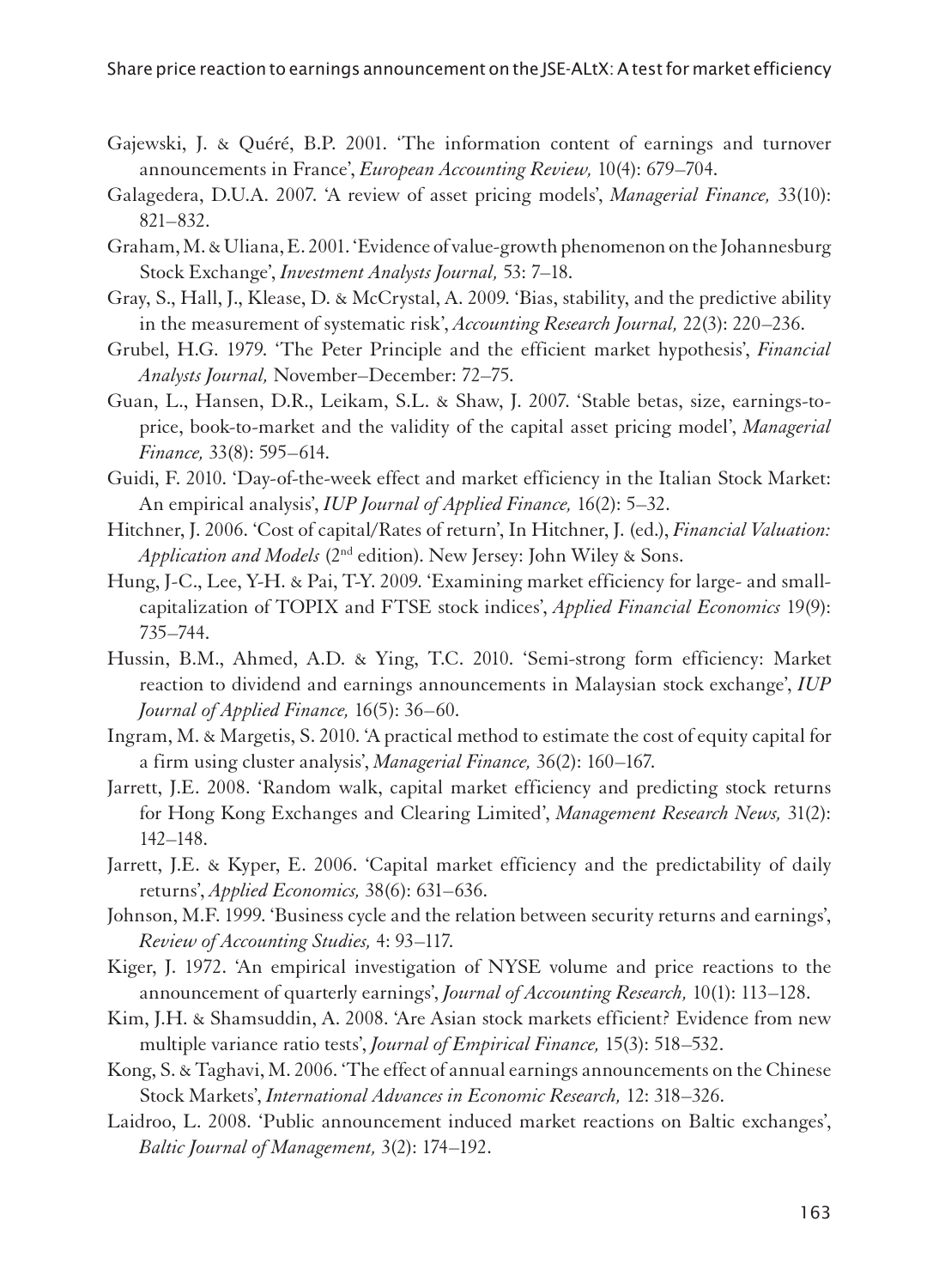- Lakhal, F. 2008. 'Stock market liquidity and information asymmetry around voluntary earnings disclosures', *International Journal of Managerial Finance,* 4(1): 60–75.
- Laopodis, N.T. 2003. 'Financial market liberalization and stock market efficiency: The case of Greece', *Managerial Finance,* 29(4): 24–41.
- Laopodis, N.T. 2009. 'Fiscal policy and stock market efficiency: Evidence for the United States', *Quarterly Review of Economics and Finance,* 49(2): 633–650.
- Lee, S. & Upneja, A. 2008. 'Is the capital asset pricing model (CAPM) the best way to estimate cost of equity for the lodging industry?', *International Journal of Contemporary Hospitality Management,* 20(2): 172–185.
- Lev, B. 1989. 'On the usefulness of earnings and earnings research: Lessons and directions from two decades of empirical research', *Journal of Accounting Research,* 27: 153–201.
- Lim, K-P. 2009. 'Weak-form market efficiency and nonlinearity: Evidence from Middle East and African stock indices', *Applied Economics Letters*, 16(5): 519–522.
- Lim, K-P. & Brooks, R. 2009. 'Are Chinese stock markets efficient? Further evidence from a battery of nonlinearity tests', *Applied Financial Economics*, 19(2): 147–155.
- Lim, K., Brooks, R.D. & Hinich, M.J. 2008. 'Nonlinear serial dependence and the weakform efficiency of Asian emerging stock markets', *Journal of International Financial Markets, Institutions and Money,* 18(5): 527–544.
- Lim, K., Brooks, R.D. & Kim, J.H. 2008. 'Financial crisis and stock market efficiency: Empirical evidence from Asian countries', *International Review of Financial Analysis,*  17(3): 571–591.
- Livnat, J. & Mendenhall, R.R. 2006. 'Comparing the post-earnings announcement drift for surprises calculated from the analyst and time series forecasts', *Journal of Accounting Research,* 44(1): 177–205.
- Lonie, A.A., Abeyratna, G., Power, D.M. & Sinclair, C.D. 1996. 'The stock market reaction to dividend announcement. AUK study of complex market signals', *Journal of Economic Studies,* 23(1): 32–52.
- Louhichi, W. 2008. 'Adjustment of stock prices to earnings announcement: Evidence from Euronext Paris', *Review of Accounting Finance,* 7(1): 102–115.
- Lyroudi, K. & Dasilas, A. & Varnas, A. 2006. 'The valuation effects of stock splits in NASDAQ', *Managerial Finance,* 32(5): 401–414.
- MacKinlay, A.C. 1997. 'Event studies in Economics and Finance', *Journal of Economic Literature,* 35(1): 13–39.
- Malkiel, B.G. 2005. 'Reflections on the efficient market hypothesis: 30 years later', *Financial Review,* 40: 1–9.
- Mallikarjunappa, T. & Manjunatha, T. 2009. 'Stock price reactions to dividend announcements', *Journal of Management and Public Policy,* 1(1): 43–56.
- McWilliams, A. & Siegel, D. 1997. 'Event studies in management research: Theoretical and empirical issues', *Academy of Management Journal,* 40(3): 626–657.
- Mendenhall, R. 1991. 'Evidence of possible underweighting of earnings-related information', *Journal of Accounting Research,* 29: 394–417.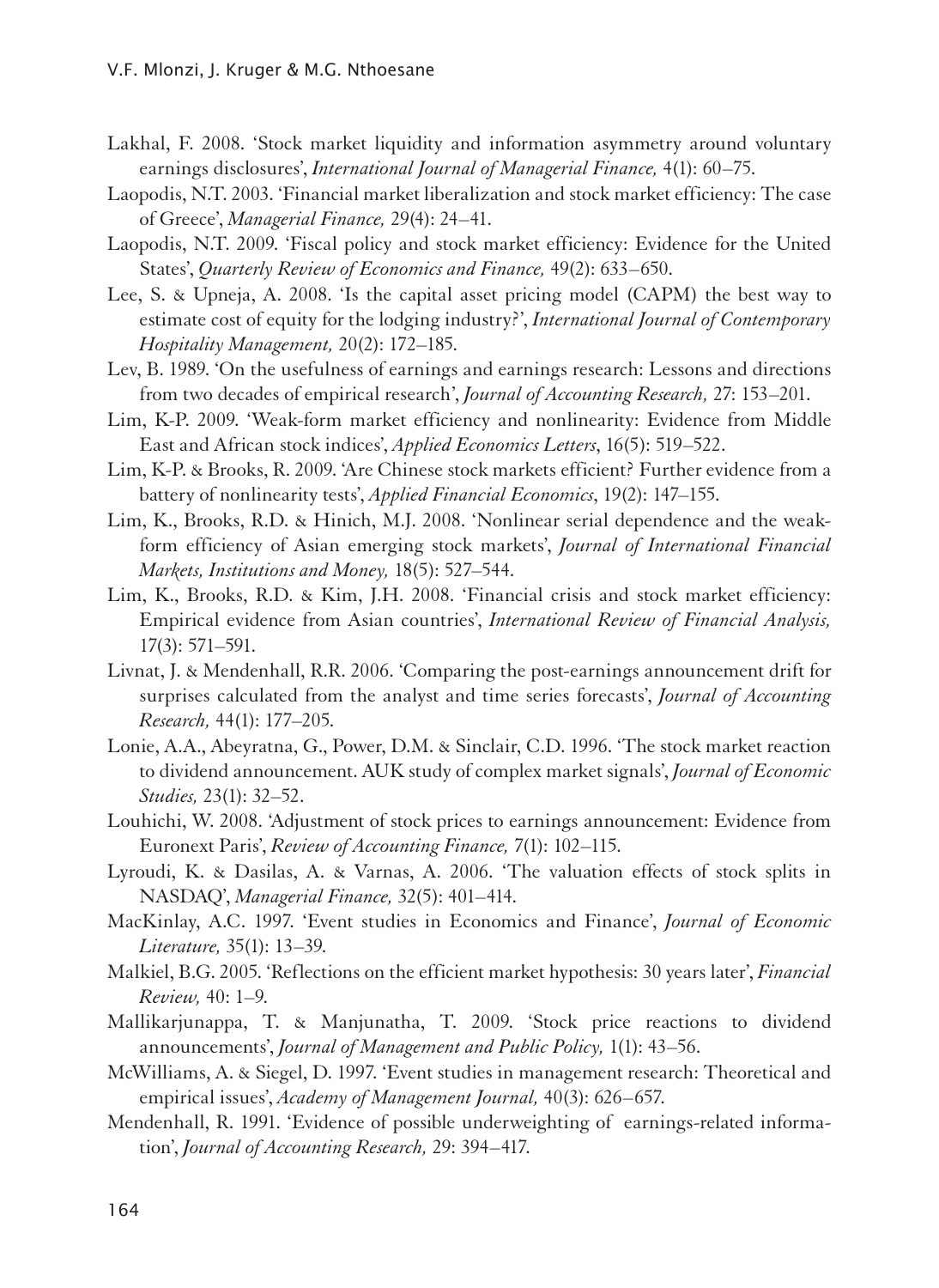- Metghalchi, M., Chang, Y. & Marcucci, J. 2008. 'Is the Swedish stock market efficient? Evidence from some simple trading rules', *International Review of Financial Analysis,*  17(3): 475–490.
- Mittal, S. & Jain, S. 2009. 'Stock market behaviour: Evidences from Indian market', *Vision,*  13(3): 19–29.
- Mushidzi, T.B. & Ward, M. 2004. 'Abnormal returns for cash vs share-funded acquisitions', *Investment Analysts Journal,* 60: 17–32.
- Nthoesane, M.G. 2011. *Share Price Reaction to BEE Announcement on the JSE: A Short-Term Test for Market Efficiency.* Saarbrücken, Germany: VDM Verlag Dr Müller GmbH & Co. KG.
- Ozdemir, Z.A. 2008. 'Efficient market hypothesis: Evidence from a small open-economy', *Applied Economics,* 40(5): 633–641.
- Putman, R.L., Griffin, R.B. & Kilgore, R.W. 2008. 'The impact of earnings management on capital markets: Ethical consideration of the players', *Journal of Legal, Ethical and Regulatory Issues,* 11(2): 139–145.
- Robins, E.M., Sandler, M. & Durand, F. 1999. 'Inter-relation between the January effect, market capitalisation and value investment strategies on the JSE', *Investment Analysts Journal,* 50: 53–61.
- Sappideen, R. 2009. 'The paradox of securities markets efficiency: Where to next?', *Singapore Journal of Legal Studies,* July: 80–108.
- Selim, T.H. 2008. 'An Islamic capital asset pricing model', *Humanomics,* 24(2): 122–129.
- Sharma, A. 2009, 'Impact of public announcement of open offer on shareholders return: An empirical test for efficient market hypothesis', *IUP Journal of Applied Finance,* 15(11): 37–51.
- Simpson, M., Emery, J. & Moreno, J. 2009. 'Overreaction and under-reaction to REIT dividend announcements and the role of monetary policy', *Journal of Real Estate Portfolio Management,* 15(3): 289–298.
- Sponholtz, C. 2008. 'The information content of earnings announcements in Denmark', *International Journal of Managerial Finance,* 4(1): 4–36.
- Stanley, D. & Samuelson, B. 2009. 'The efficient market hypothesis, price multiples, and the Austrian Stock Market', *Journal of Global Business Issues*, 3(1): 183–192.
- Strong, N. 1992. 'Modeling abnormal returns: A review article', *Journal of Business Finance and Accounting*, 19: 533–553.
- Van Rensburg, P. 2001. 'A decomposition of style-based risk on the JSE', *Investment Analysts Journal,* 54: 45–60.
- Varamini, H. & Kalash, S. 2008. 'Testing market efficiency for different market capitalization funds', *American Journal of Business,* 23(2): 17–26.
- Wang, Y. & Corbertt, R.B. 2008. 'Market efficiency: Evidence from market reactions of insurance industry stocks to the September 11 2001 event', *Journal of Insurance Issues,*  31(2): 152–167.